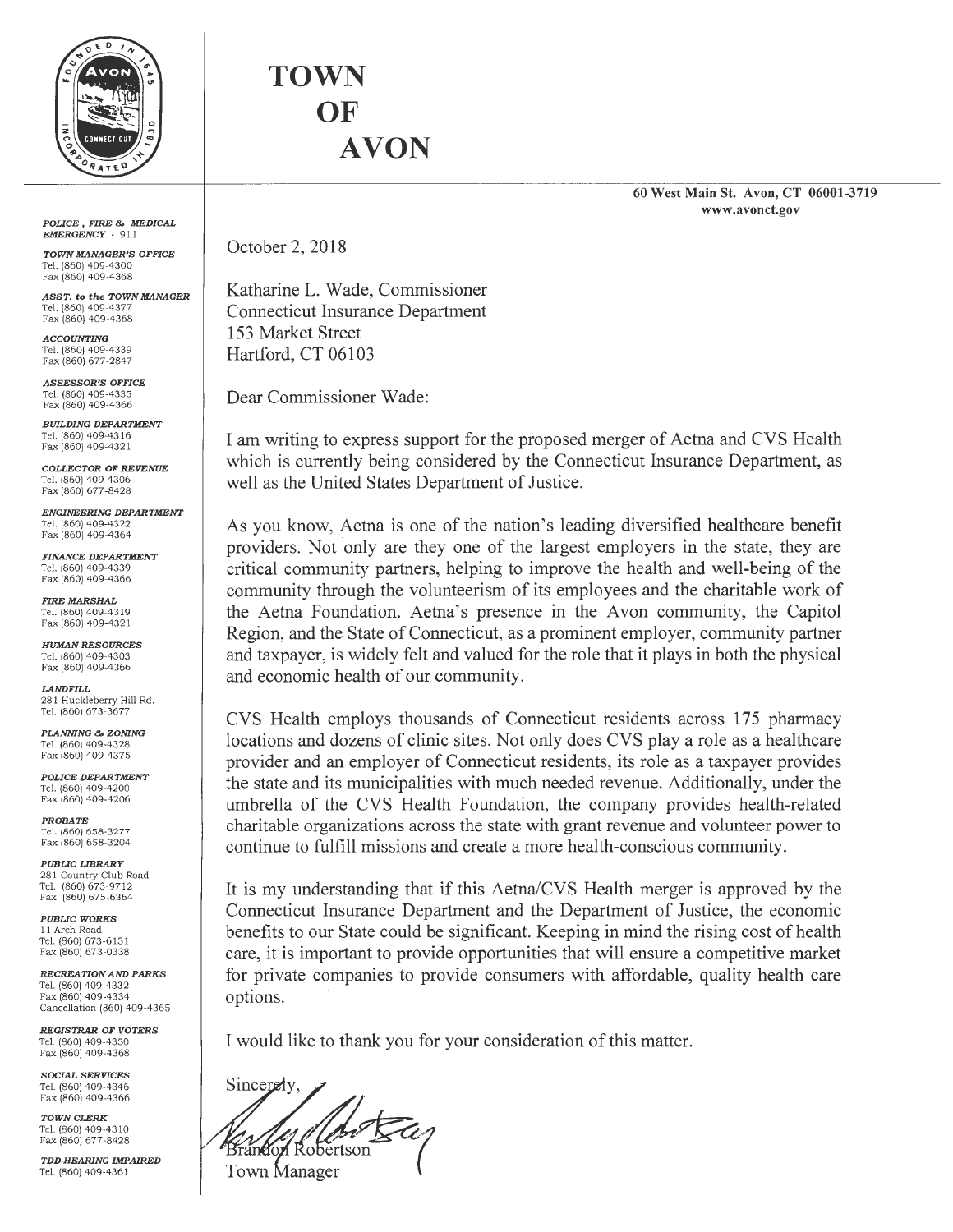# MARCIA A. LECLERC (TOWN OF EAST HARTFORD (860) 291-7200

FAX (860) 282-2978 740 Main Street East Hartford, Connecticut 06108 www.easthartfordct.gov I

OFFICE OF THE MAYOR

October 2, 2018

Commissioner Katharine L. Wade Connecticut Department of Insurance 153 Market St. Hartford, CT 06103

Subject: CVS-Aetna Merger - Statement of Support

Commissioner Wade:

As Mayor of East Hartford, I write to encourage your support for the proposed merger between CVS Health and Aetna. By combining the inherent strengths of these two companies, my constituents and the community I represent would benefit from an improved health care experience as well as a stronger overall economy in the state.

I have lived in East Hartford my entire life and I've dedicated my professional career to helping my home town grow and thrive, serving both on the East Hartford Town Council and as mayor. During this time, and especially over the past eight years, I have worked hard to build a better city for residents and businesses alike. Improving access to and awareness of health care services, creating and supporting local jobs, and fostering economic development have all been vital to that goal. The potential merger between CVS Health and Aetna would complement and build upon these efforts.

As you may know, Aetna's headquarters is located across the Connecticut River, just a few miles from East Hartford. Many of our town's residents work for Aetna, and this merger is crucial to protecting their jobs, as well as the economic contributions the company makes to the entire region. As mayor, supporting job creation and spurring economic development are critical components of my long-term vision for East Hartford. This merger is necessary to maintain the jobs Aetna currently provides while creating new opportunities for our communities.

Moreover, the coming together of these two companies will enhance access to health care while helping to control costs for consumers and patients. It will bring new goods and services to communities that need them most - not only pharmaceutical, but wellness, nutrition, vision, and more. The 175 CVS locations across the state will be transformed into one-stop health care and wellness hubs where people can get the care they need more conveniently and affordably.

Please support the CVS-Aetna merger so East Hartford, all of Connecticut, and the entire country can begin to reap the benefits it will bring.

Sincerely,

*~tudUda.\_~~* 

Marcia Leclerc Mayor, East Hartford, Connecticut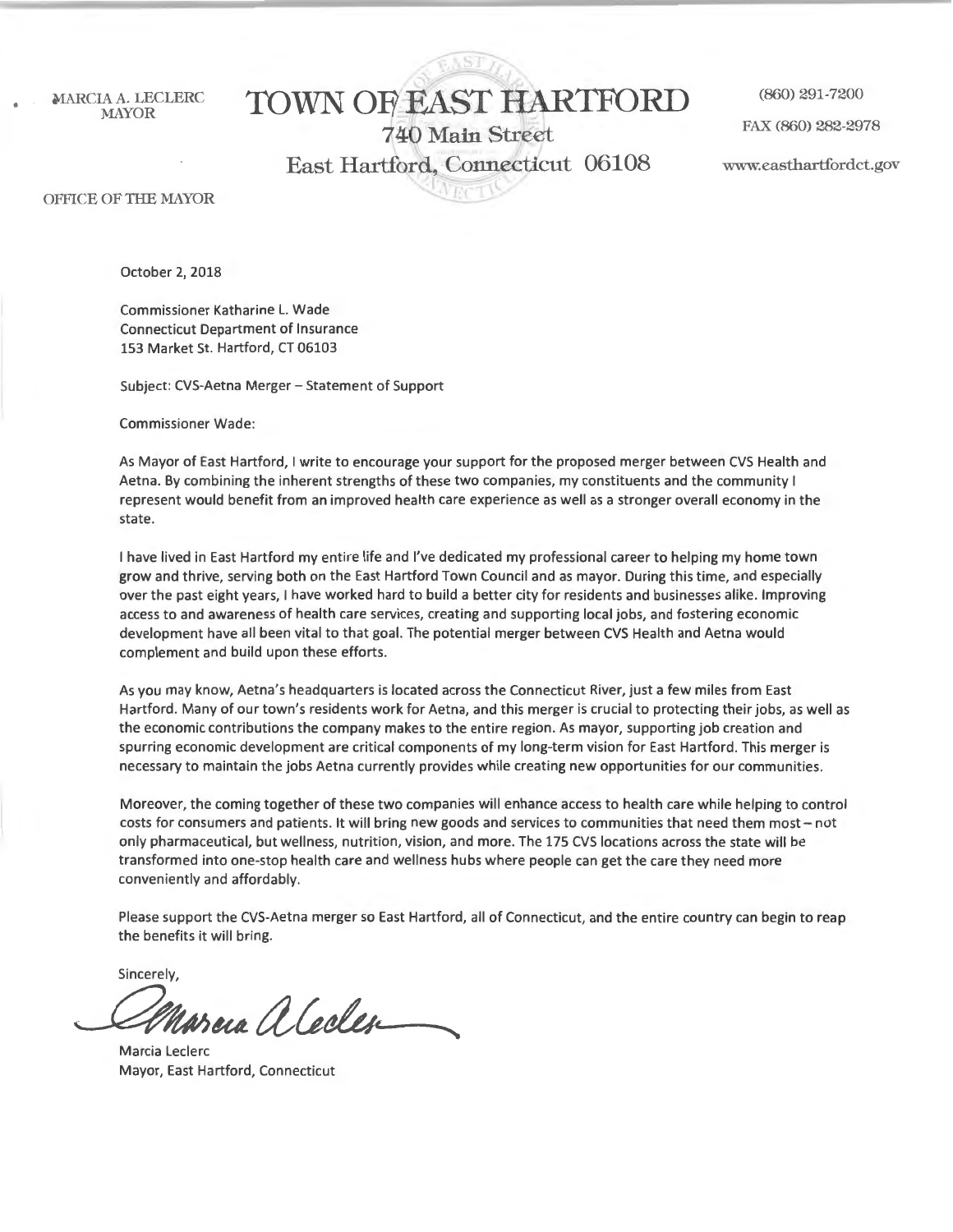## **ConsumersUnion·**

POLICY & ACTION FROM CONSUMER REPORTS

### STATEMENT OF

## CHARLES BELL, PROGRAMS DIRECTOR GEORGE SLOVER, SENIOR POLICY COUNSEL

## CONSUMERS UNION

## BEFORE THE

## CONNECTICUT INSURANCE DEPARTMENT

**ON** 

## THE PROPOSED MERGER OF AETNA AND CVS HEALTH

October 4, 2018

101 Truman Avenue, Yonkers, NY 10703 · (914) 378-2000 www.ConsumerReports.org · www.ConsumersUnion.org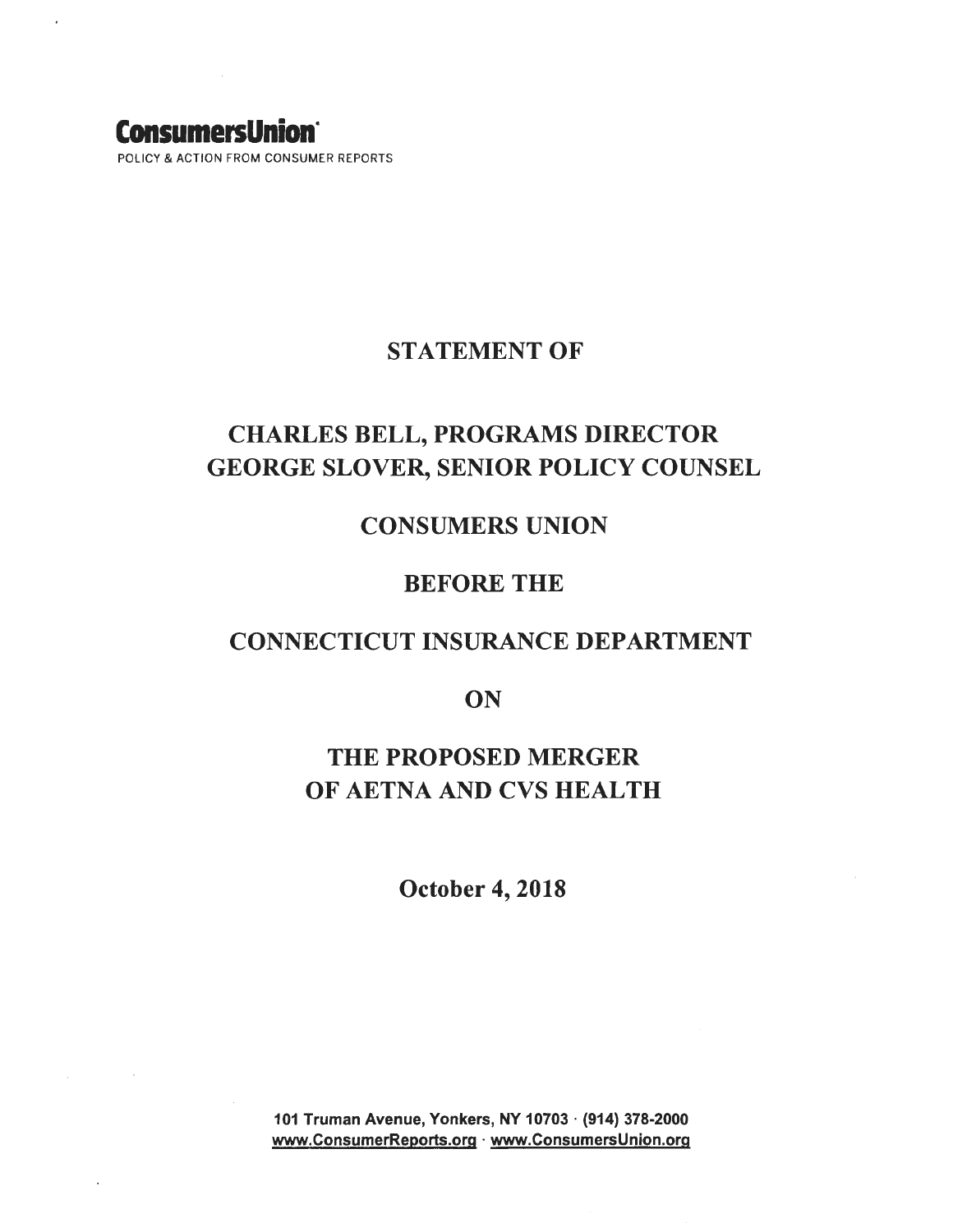Consumers Union, the advocacy division of Consumer Reports,<sup>1</sup> appreciates the opportunity to submit this statement regarding the proposed merger of CVS Health and Aetna, and its potential impacts on the health care marketplace, and on consumers in particular.

In our testimony that follows below, we share our general concerns about the proposed merger, and the issues that we feel federal and state regulators should investigate. We urge the Connecticut Insurance Department to conduct a thorough investigation and analysis of the merger, and its potential impacts on consumers and the marketplace, and to take all appropriate regulatory actions that are consistent with your authority in this matter. We urge you to share your concerns with the US Department of Justice.

If the Justice Department permits the merger to go forward, we urge the CID to use its regulatory authority where possible to protect and promote competition, and to impose any appropriate conditions to ensure Connecticut residents do not lose access to care or face higher prices or reduced choices as a result of the merger. CID should make sure that any cost savings to the merging companies are to the extent possible passed along to customers, and not achieved on the backs of consumers, through reductions in the quality and availability of health care services.

As part of our national work to protect consumers, in February, our Senior Policy Counsel George Slover testified before a congressional committee on the CVS-Aetna merger.<sup>2</sup> In addition, our colleague Dena Mendelsohn, Senior Attorney in our West Coast office, recently submitted detailed comments to the California Department of Managed Health Care regarding the proposed merger.<sup>3</sup>

At Consumers Union, our mission is to work for a fairer, safer, healthier world for all consumers, and to empower consumers to protect themselves. And one key to empowering

 $<sup>1</sup>$  Consumers Union is the policy and mobilization division of Consumer Reports, an expert, independent, non-profit</sup> organization whose mission is to work for a fairer, safer and healthier world, and to empower consumers to protect themselves. Consumers Union works for pro-consumer policies in the areas of antitrust and competition policy, health care, food and product safety, transportation, financial services, telecommunications and technology, privacy and data security, and other consumer issues, in Washington, D.C., in the states, and in the marketplace. Consumer Reports is the world's largest independent product-testing organization, using its dozens oflabs, auto test center, and survey research department to rate thousands of products and services annually. Founded in 1936, Consumer Reports has over 6 million members and publishes its magazine, website, and other publications.

<sup>&</sup>lt;sup>2</sup> Competition in the Pharmaceutical Supply Chain: The Proposed Merger of CVS Health and Aetna, House Judiciary Committee on Regulatory Reform, Commercial and Antitrust Law, 27 February 2018 (Testimony of George Slover), available at: https://judiciary.house.gov/wp-content/uploads/2018/02/Slover-Testimony.pdf.

 $3$  Mendelsohn, D., Comments provided to the California Department of Managed Health Care on the Proposed Acquisition of Aetna, Inc., by CVS Health Corporation, May 7, 2018, available at: https://consumersunion.org/research/aetna-cvs-proposed-merger/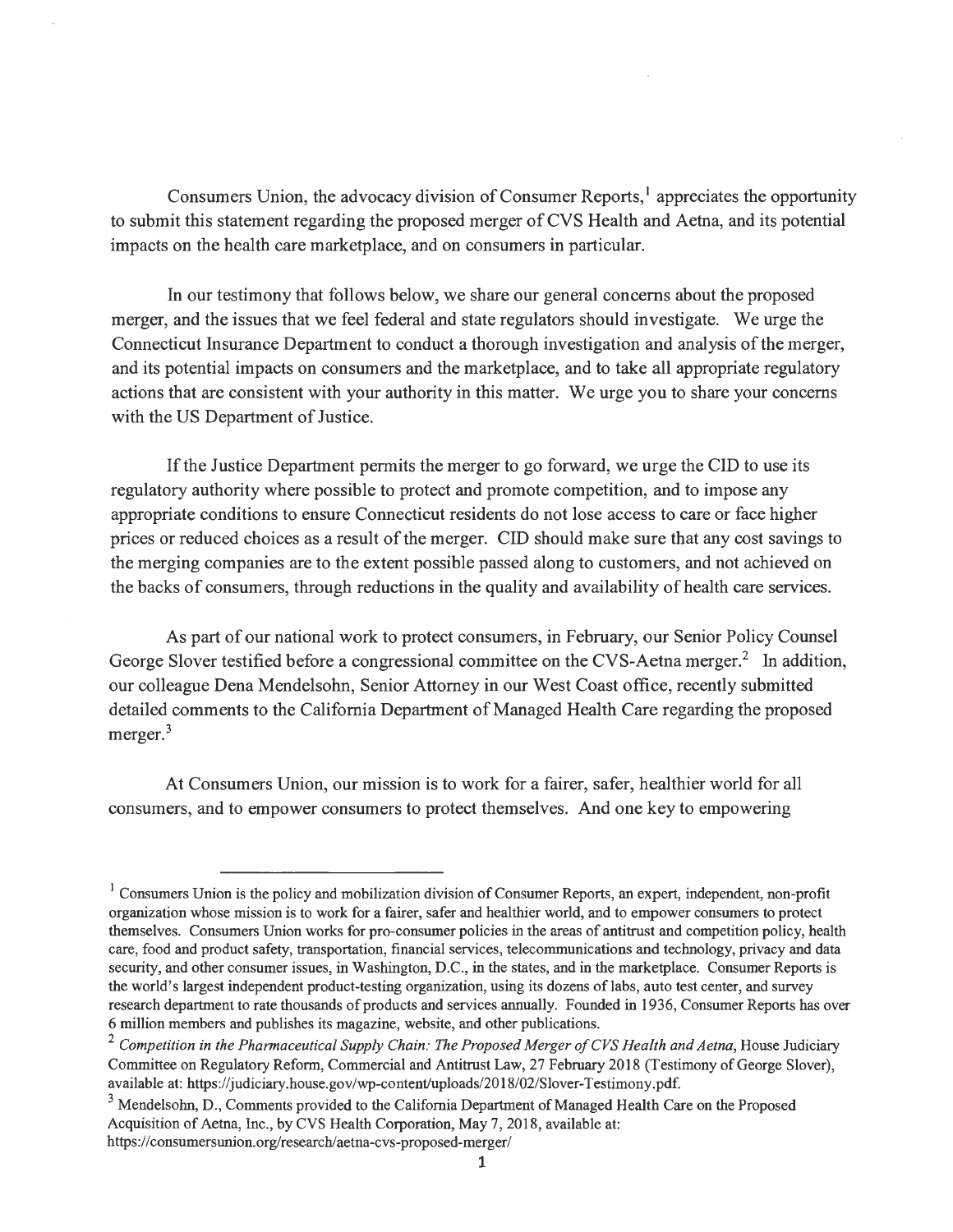consumers to protect themselves is working to ensure meaningful consumer choice, through effective competition.

By meaningful choice, we mean choice that is easy for consumers to understand and compare, and responsive to what's important to consumers. When consumers have meaningful choice, businesses are motivated to provide more affordability, better quality, and new thinking, in response to consumers' wants and needs.

From our founding over 80 years ago, one of our top priorities has been to make quality health care available and affordable for all Americans.

For many consumers, one of the biggest costs they face is for prescription drugs. As part of our work to help consumers reduce that cost, in 2004 we launched Consumer Reports Best Buy Drugs. This program uses evidence-based, systematic reviews of prescription drugs to verify the efficacy and safety of commonly used medicines in over 30 categories, and then combines this information with reliable cost information, helping consumers identify the "best buy."<sup>4</sup>

Best Buy Drugs has also conducted important market research, such as the nationally representative survey of 2000 consumers reported in an August 2016 Consumer Reports article, "Is There a Cure for High Drug Prices?"<sup>5</sup> The survey confirmed that high prescription drug prices are taking a serious toll, leading many consumers to split or skip doses, or to not fill the prescription at all, or to keep using a medication well after its expiration date.

One key piece of advice we give consumers for navigating the prescription drugs marketplace, expressed in the title of an article in our December 2017 issue, is that "to get the lowest drug prices, it pays to shop around."<sup>6</sup> But shopping around only works when consumers are offered a meaningful choice. Because of the lack of transparency in drug pricing, and hidden fees and markups, it is difficult for consumers to do head-to-head pricing comparisons. The situation is challenging now, and further marketplace consolidation may make it much worse.

Consumers ultimately benefit from there being competition, and meaningful choice, in all parts and all levels of the healthcare marketplace. This is a very complex marketplace, because in most instances, the prices charged for providing consumer healthcare products and services aren't directly and openly paid by the consumer. And the ways that costs are negotiated and shifted among the various commercial actors in the healthcare industry are often obscured from the consumer. For that reason, it is all the more important that there be competitive market forces at

<sup>4</sup>http://www.consumerreports.org/health/best-buy-drugs/index.htm. Note: We do not do cost-effectiveness analysis. Instead, we present price and cost data alongside the effectiveness, safety, and side-effect data. And then we let consumers - in consultation with their doctors - interpret and adapt these data according to individual preferences, clinical circumstances, and priorities - including their budgets.

*<sup>5</sup>*https://www.consumerreports.org/drugs/cure-for-high-drug-prices/.

<sup>6</sup> https://www.consumerreports.org/ drug-prices/to-get-the-lowest-drug-prices-it-pays-to-shop-around/.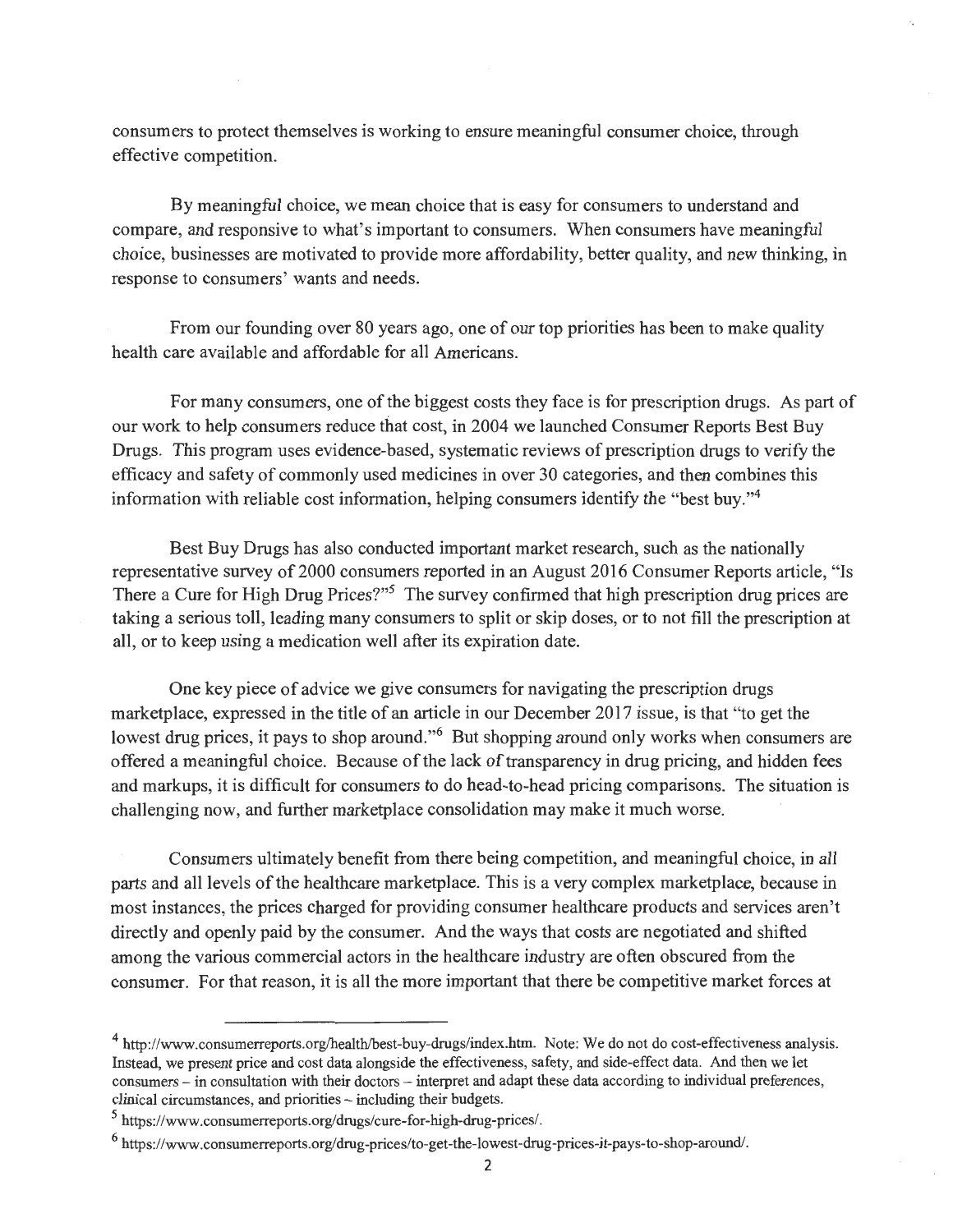work to discipline these actors' profit-maximizing incentives, to make sure the marketplace works effectively for consumers.

We have watched with concern as the healthcare industry has grown ever-more concentrated over recent years.

Consumers Union supports active antitrust enforcement to promote and preserve competition in all parts of the healthcare marketplace. We've supported antitrust enforcement actions against mergers involving hospitals, involving medical practices, involving health insurers, involving pharmaceutical manufacturers. We've supported antitrust action, and legislation, to stop brand-name pharmaceutical companies from using anticompetitive tactics to block or slow the development and market entry of affordable generic alternatives.

We've also called for greater transparency from pharmacy benefit managers, or PBMs – now a highly concentrated sector – in their dealings with health plans and pharmacies, as to their true costs and markups, including the rebates and other side agreements they have negotiated on the back end with drug makers.

A merger between CVS and Aetna would have a major impact in every one of these parts of the healthcare marketplace. CVS is the second largest retail pharmacy chain, with over 20 percent market share, and almost 10,000 retail locations. It has the largest PBM, CVS Caremark, with over 25 percent market share. It also runs more than 1000 Minute Clinics nationwide. It earned \$177 billion in revenues last year.

Aetna is the third largest health insurer, by some measures, with over 23 million subscribers in 2016. It deals directly with hospitals, medical practices, and pharmacies from coast to coast. It earned \$63 billion in revenues last year. CVS is paying almost \$70 billion to buy it.

Combining these two giants would create an even bigger giant, and perhaps more importantly, would combine them into a new corporate structure, straddling more market sectors and creating new and potentially far-reaching profit-maximizing incentives, so that what before did not make business sense for them separately, now does make sense for them as a combined enterprise. To the extent those new incentives drive the combined company to integrate its resources in new ways to bring costs down and improve the quality of services – what antitrust refers to as "efficiencies" - that can be good for consumers, and good for the overall economy.

And that's the picture CVS and Aetna have been presenting to policymakers, and to the lawyers and economists at the Justice Department's Antitrust Division who are investigating this proposed merger. And some or conceivably even most of that picture might prove to be accurate.

For example, encouraging Aetna policyholders to go to a CVS Minute Clinic for simple routine care in appropriate cases, instead of to a hospital emergency room, will cut expenses for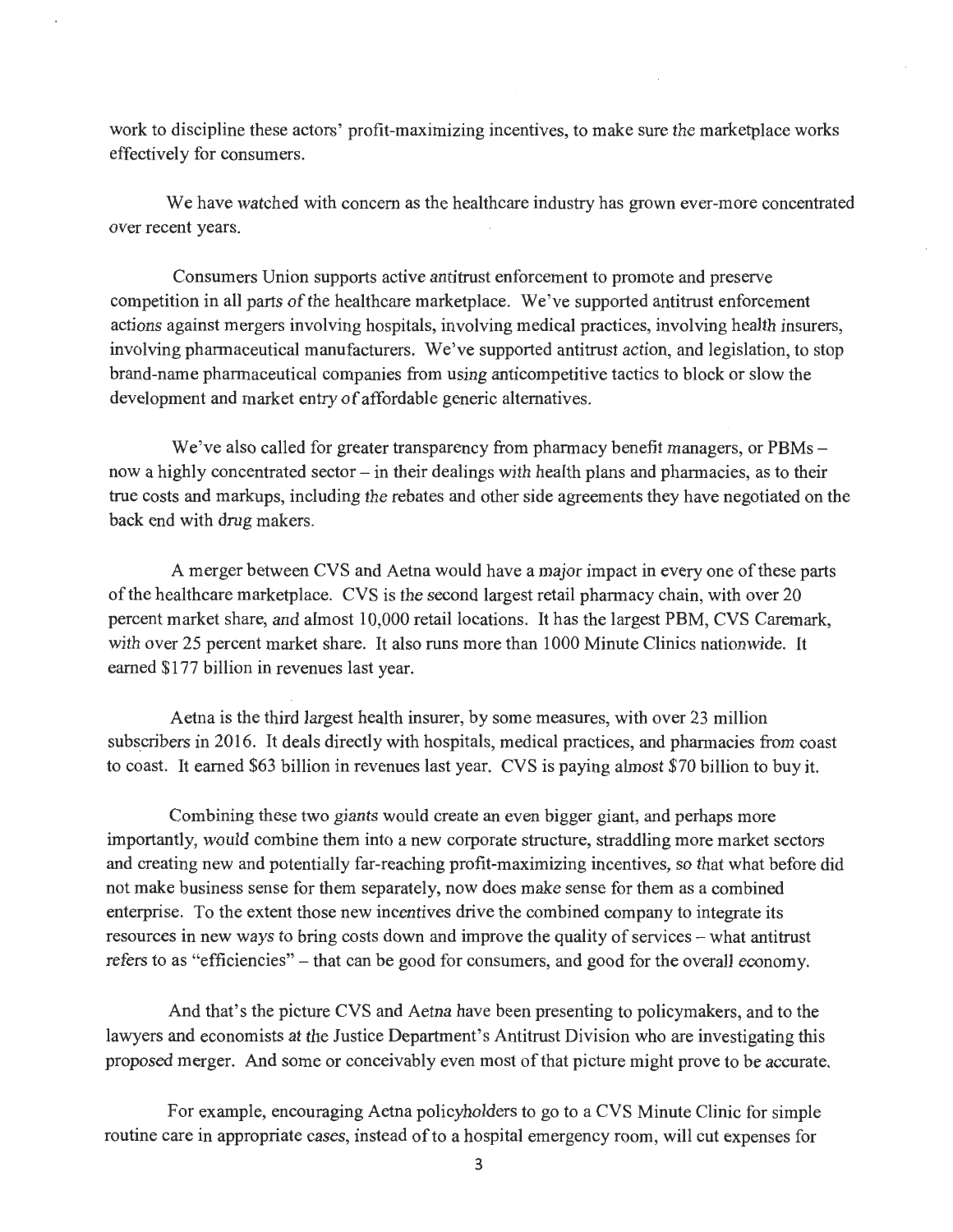Aetna. If Aetna saves, maybe those savings might show up in lower premiums or co-pays. And if an Aetna policyholder's employer pays lower premiums, maybe those savings might even show up in a salary increase for the policyholder.

But it's by no means certain that any savings would be passed along, in any of those ways. One key factor is whether there is enough transparency and competition so that the one on the receiving end not only has the awareness of the savings upstream, but also has some realistic ability to insist on a share or to go elsewhere. That would seem unlikely in the healthcare marketplace we currently have in this country.

Furthermore, efficiencies – which companies proposing to merge will always claim – often ultimately are shown, on further examination, to be unsubstantiated, or exaggerated. And importantly for a merger investigation, even the genuine efficiencies can very often be achieved without merging, achieved through arm's-length contract arrangements. In our CVS Minute Clinic example, why does Aetna need a merger to encourage its policyholders to go to a Minute Clinic in an appropriate case instead of to a hospital emergency room?

Moreover, sometimes what are loosely described as efficiencies are revealed, on closer inspection, to involve reducing competition, in ways that harm consumer choice and harm quality. For example, CVS-Aetna might decide to tell Aetna policyholders that their coverage only applies if they go to a CVS Minute Clinic, not to a perhaps better, and equally or more affordable, and more conveniently located, walk-in clinic run by someone else. Or to tell them that they get full coverage only for the Minute Clinic, because it's "in-network," with in-network now meaning it has to be inhouse. Or to tell independent clinics who want to be in the CVS network that they must kick back profits, or must cut corners on quality of service, in order to meet new "guidelines."

Similarly, CVS-Aetna might now find it to its advantage to steer as many Aetna policyholders as it can into using CVS to fill their prescriptions. Or to steer them into using CVS Minute Clinics for more of their medical needs, and away from their own primary care physicians  $$ even though the primary care physicians have established relationships with the policyholders and can provide better continuity of care.

Or CVS-Aetna might find it to its advantage for CVS Caremark to negotiate different, better deals on prescription drugs only for those who pay with Aetna insurance, or only for those who fill them at CVS. Because of the black box surrounding PBM rebates and side agreements, this area is particularly vulnerable to anticompetitive abuse.

And these are just a few of the ways in which CVS-Aetna might find it profitable to use its combined resources to make it harder for its rivals to get what they need, or harder for them to reach consumers, or to otherwise interfere in their efforts to compete effectively.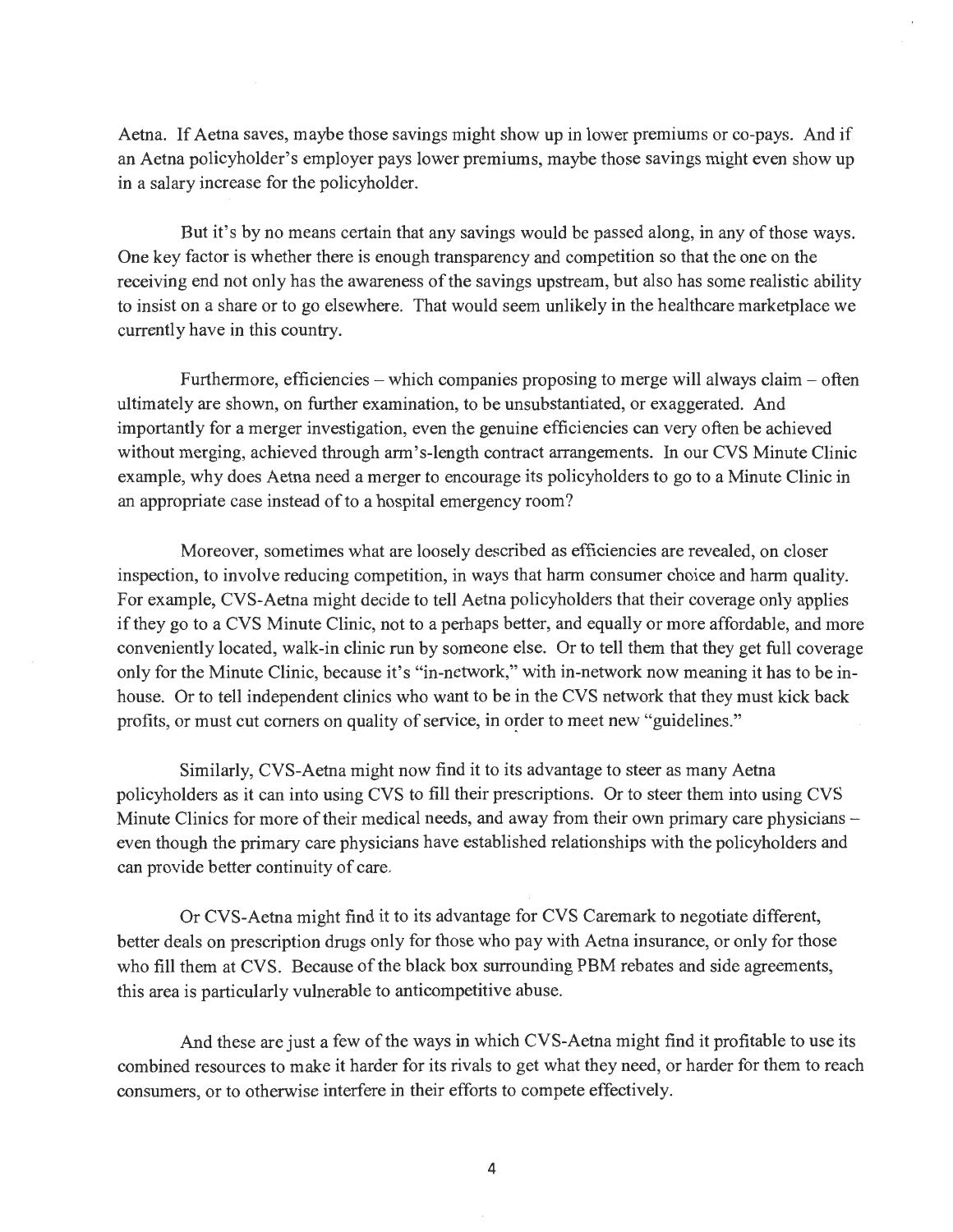CVS and Aetna insist that they would never do any of those things, that their goals will always be focused on serving as many as they can, as well as they can, as often as they can. But this is not about what their present intentions might be. It is about how their incentives and capabilities would be altered by the new market-straddling corporate structure that the merger would create, and whether this would lead to improved products and services, or would lead to restricted competition and choice, and to poorer products and services.

An independent Aetna would want to encourage its policyholders to use a Minute Clinic in an appropriate case instead of a more expensive emergency room, naturally. But it would also be fine with its policyholders choosing an equally affordable walk-in clinic run by someone else. In fact, that other clinic might be more convenient and familiar to the policyholder, and therefore more likely to be used when appropriate.

But an Aetna merged with CVS would see a trade-off. Every Aetna policyholder who comes to the Minute Clinic brings profits to the merged company. Every Aetna policyholder who goes somewhere else means profits forgone. For the Aetna with no Minute Clinic affiliate, the incentive to discriminate among equivalent clinics is zero. For the Aetna joined with Minute Clinic, the incentive is higher. CVS-Aetna may still be willing to do business with those other clinics, but the terms it wants will change. The line as to where CVS-Aetna can take optimum profitmaximizing advantage, to have its cake and eat it too, will shift. And consumers could find that these other, more convenient and familiar clinics are off-limits, or that they will have to pay more to use them.

This kind of merger is often referred to as a vertical merger, because, for the most part, CVS and Aetna do not currently compete with each other, they deal with each other. It is sometimes said that vertical mergers cannot raise competition concerns, that harm to competition can only result when the merger is horizontal, between two companies that currently compete directly with each other, or that are on the verge of doing so.

But this is not accurate. These concerns are squarely within established antitrust law. There was a time, 30 or 40 years ago, when the harms that could result from a vertical merger were tending to be dismissed by many antitrust scholars, and by the antitrust enforcement agencies and the courts. That was part of what was then considered the "new thinking." But our understanding has evolved and deepened since then, and there is now greater recognition of how a company operating at two levels in the supply and marketing chain, if it has enough market power at one level, can arrange its dealings with the other level in that chain to favor itself at that other level, such as in the Minute Clinic example described above. And if the rivals at that other level don't have meaningful options, that translates into less choice at all levels up and down the chain including, ultimately, less choice for consumers. Meaningful choice for consumers depends on meaningful choice at all market levels.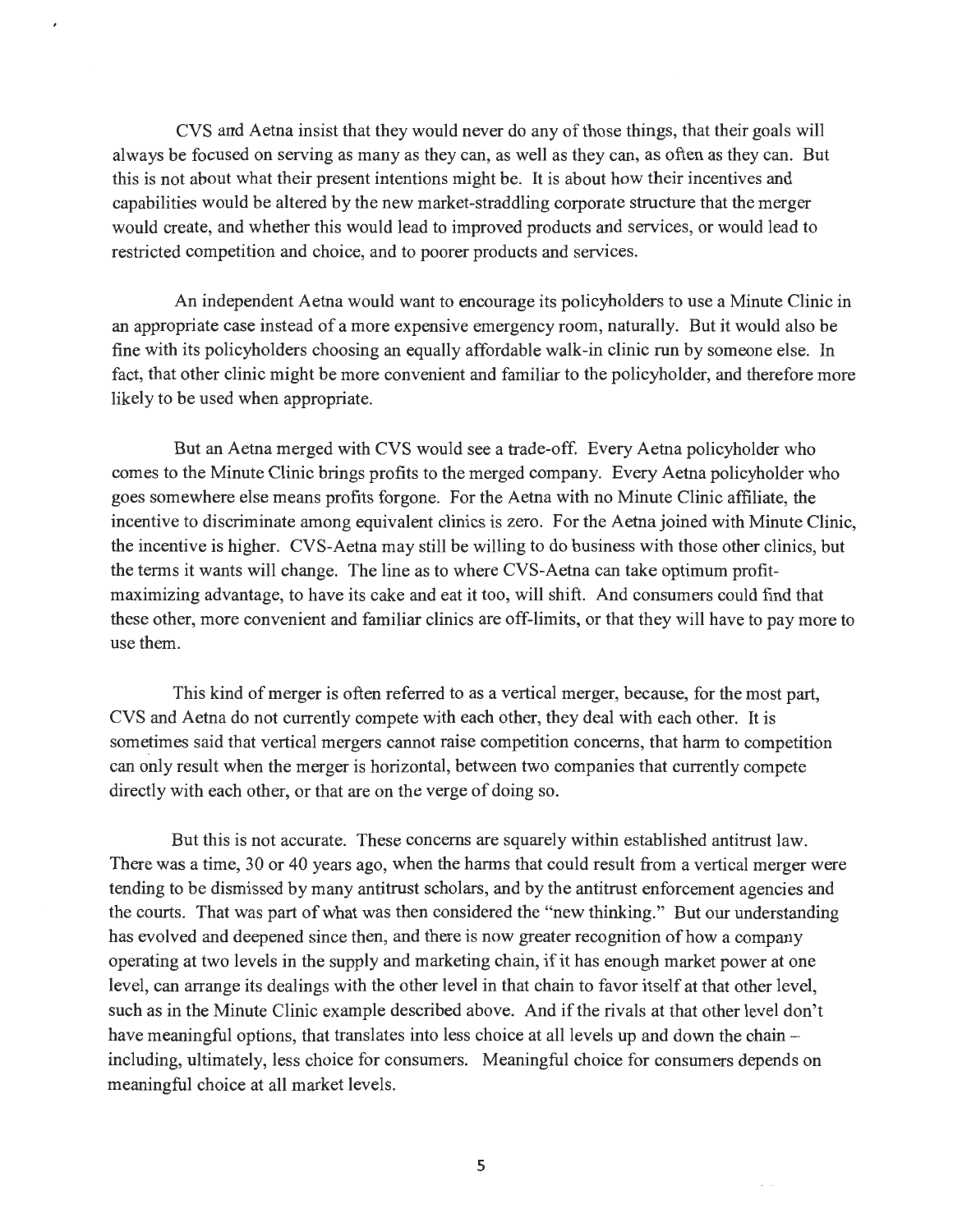Finally, there *is* also a horizontal dimension to this merger investigation. One of the attractions ofthis merger to Aetna is that it would get its own in-house PBM, in CVS Caremark. But it doesn't need a merger to get one, that's just a shortcut route. If this merger is challenged and doesn't go through, Aetna is in a very good position to establish its own in-house PBM. And that would add some much-needed competition to this highly concentrated market sector. The Department will also be taking that prospect into consideration.

~·

If the merger goes forward – and Aetna does NOT establish or contract for its own competitive PBM - there may be significantly less competition for PBM services in many states and local markets across the country, including Connecticut. As noted by Dr. Neeraj Sood of the University of Southern California, there are a significant number of metro areas across the country where Aetna is the number 1 or 2 insurer, and where Anthem/Wellpoint also operates.<sup>7</sup> This is significant because CVS Caremark recently signed a 5-year contract with Anthem/Wellpoint to provide PBM services for Anthem/Wellpoint customers, through an Anthem unit called IngenioR $X^8$ . So in these local markets - which include several large metro areas in Connecticut such as Hartford, New Haven, Bridgeport, Danbury, and Waterbury- CVS Caremark will in effect be directly providing up to 50-60% of PBM business for insured customers, which could potentially have a damaging impact on competition, pricing, and choice for customers in these markets.

The respective market shares for Anthem and Aetna in Connecticut are shown in the following table:

| <b>State and MSAs</b>                    | <b>TOTAL HHI</b> Insurer 1 |                  | Share (%) | Insurer 2      |  |
|------------------------------------------|----------------------------|------------------|-----------|----------------|--|
| Connecticut                              |                            | <b>WellPoint</b> |           | Aotna          |  |
| Bridgeport-Stamford-Norwalk, CT          |                            | W≏llPnint        |           | Aetna          |  |
| Danbury, CT                              | 7791                       | <b>WellPoint</b> |           | Aetna          |  |
| Hartford-West Hartford-East Hartford, CT |                            | WallPnint        |           | Aetna          |  |
| New Haven-Milford, CT                    | 2745                       | WallPnint        |           | Aetna          |  |
| Norwich-New London-Westerly, CT-RI       | 3109                       | WellPoint        |           | UnitedHithcare |  |
| Waterbury, $\Box$                        |                            | MailPaint        |           |                |  |

#### **Table 1** (continued)

Market concentration (HHl)-and largest insurers' market shares, as of Jan. 1, 2014. Combined HMO+PPQ+POS+EXCH (Total) product markets

**mo** Competition in health insurance: A comprehensive study of U.S. markets | 2016 update | American Medical Association

We do not prejudge the outcome of the Department of Justice investigation now underway. But we hope and expect the investigation to be thorough. To get to the bottom of the issues

<sup>&</sup>lt;sup>7</sup> Sood, Neeraj, Ph.D., "Potential Effects of the Proposed CVS Acquisition of Aetna on Competition and Consumer Welfare," June 14, 2018, p.9-13, available at: https://searchlf.ama-

assn. org/undefined/ documentDownload?uri=%2Funstructured%2Fbinary°/o2Fletter°/o2FLETTERS %2F2018-8-7-Letterto-Delrahim-CVS-Aetna-Merger. pdf

<sup>8 &</sup>quot;CVS Health Signs Five Year Agreement with Anthem Inc. To Provide Services to Support IngenioRX," CVS Health media release, October 18, 2017, available at: https://www.prnewswire.com/news-releases/cvs-health-signs-five-yearagreement-with-anthem-inc-to-provide-services-to-support-ingeniorx-300538665.html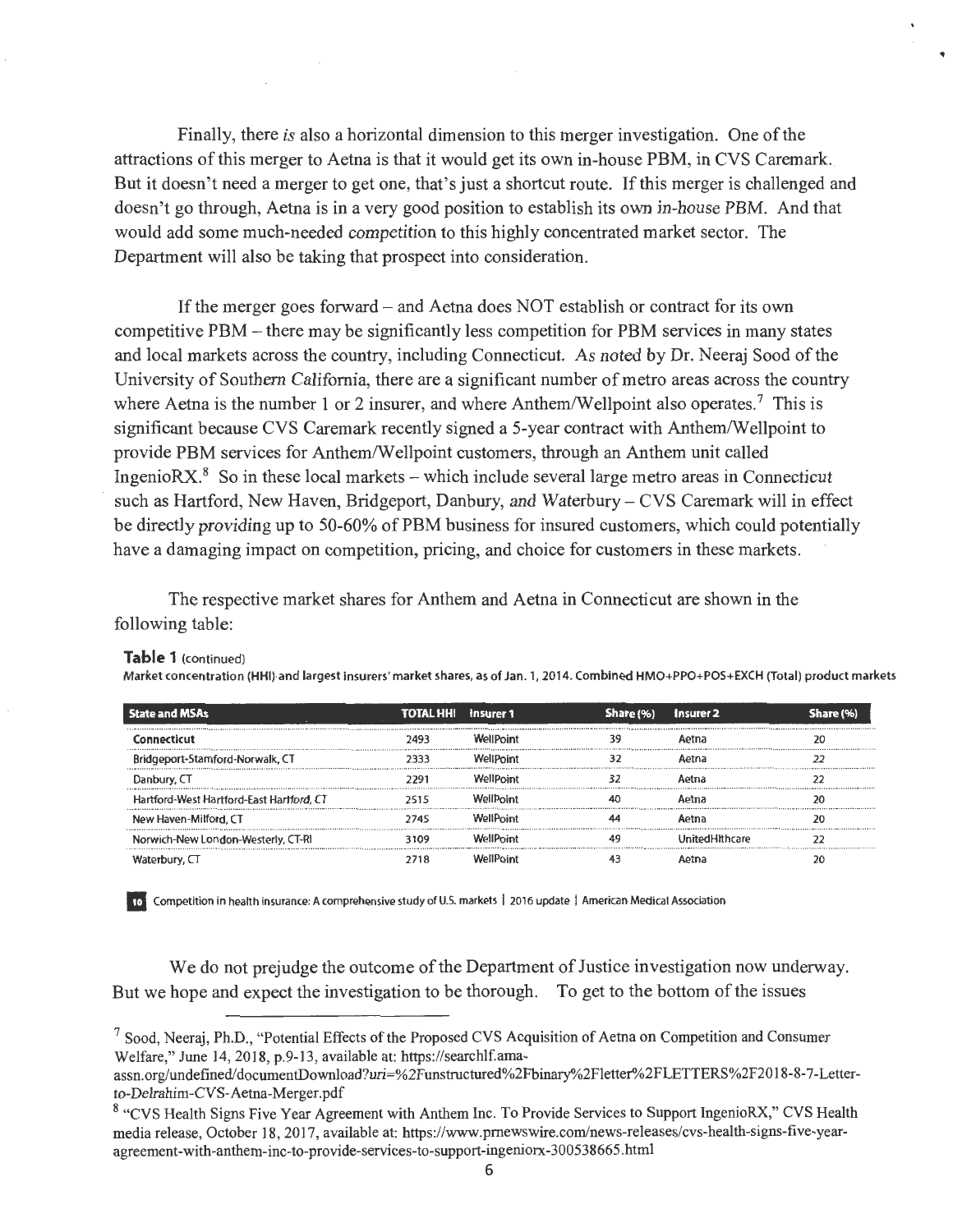identified above, the lawyers and economists in the Justice Department's Antitrust Division will need to investigate in detail how the health care delivery system, including the clinics, medical practices, emergency rooms and other facilities, that consumers might want and need as choices, would be impacted by the merged company's altered profit-maximizing incentives. They will need to understand the details about how CVS Caremark interacts with all of the health plans, not just Aetna but also the health plans that compete with Aetna, and how Aetna interacts with pharmacies other than CVS. They will know about the rebates and side agreements CVS Caremark has negotiated with the pharmaceutical companies. They will examine all factors that play into the effects on competition and choice, as those effects vary with the particulars of each affected location.

And at the investigation's conclusion, we are counting on the Department to take whatever enforcement action is warranted to ensure that consumers in Connecticut, and across the country, can benefit from a healthy dose of competition in the healthcare marketplace. That could potentially even require a full challenge to the merger. Or there could potentially be steps short of stopping the merger that the Department determines would be enough to avert the harms to competition and choice that would otherwise result.

But we would caution against thinking that genuine risks to competition can be taken care of with pledges of good behavior. As Assistant Attorney General Makan Delrahim recently noted<sup>9</sup> – and he was far from the first<sup>10</sup> – using behavioral requirements to fix concerns with a merger unrealistically depends on the merged company making *daily* business decisions that run counter to its profit-maximizing incentives. That's why, as AAG Delrahim has re-confirmed, behavioral remedies are disfavored in antitrust enforcement.

Given the size of this merger, and the magnitude of the stakes involved, if the Justice Department ultimately concludes not to challenge this merger, consumers and the public will want to know why. The Department has discretion to explain decisions not to take enforcement action, and this is the kind of case in which an explanation is called for. Of course, if the Department brings an enforcement action, there will be a full explanation in the court filings.

At the state level, we strongly urge the Connecticut Insurance Department to conduct a thorough investigation and analysis of the merger, and its potential impacts on consumers and the marketplace, and to take all appropriate regulatory actions that are consistent with your authority in this matter. We urge you to share your concerns with the US Department of Justice. If the Justice Department permits the merger to go forward, we urge the CID to use its regulatory authority where

<sup>9</sup>https://www.justice.gov/opa/speech/assistant-attomey-general-makan-delrahim-delivers-keynote-address-americanbar.

 $10$  E.g., Behavioral Merger Remedies: Evaluation and Implications for Antitrust Enforcement, John E. Kwoka and Diana L. Moss, American Antitrust Institute, Nov. 2011 , at 5-6, http://www.antitrustinstitute.org/content/aai-releaseswhite-paper-behavioral-merger-remedies-evaluation-and-implications-antitrust-en.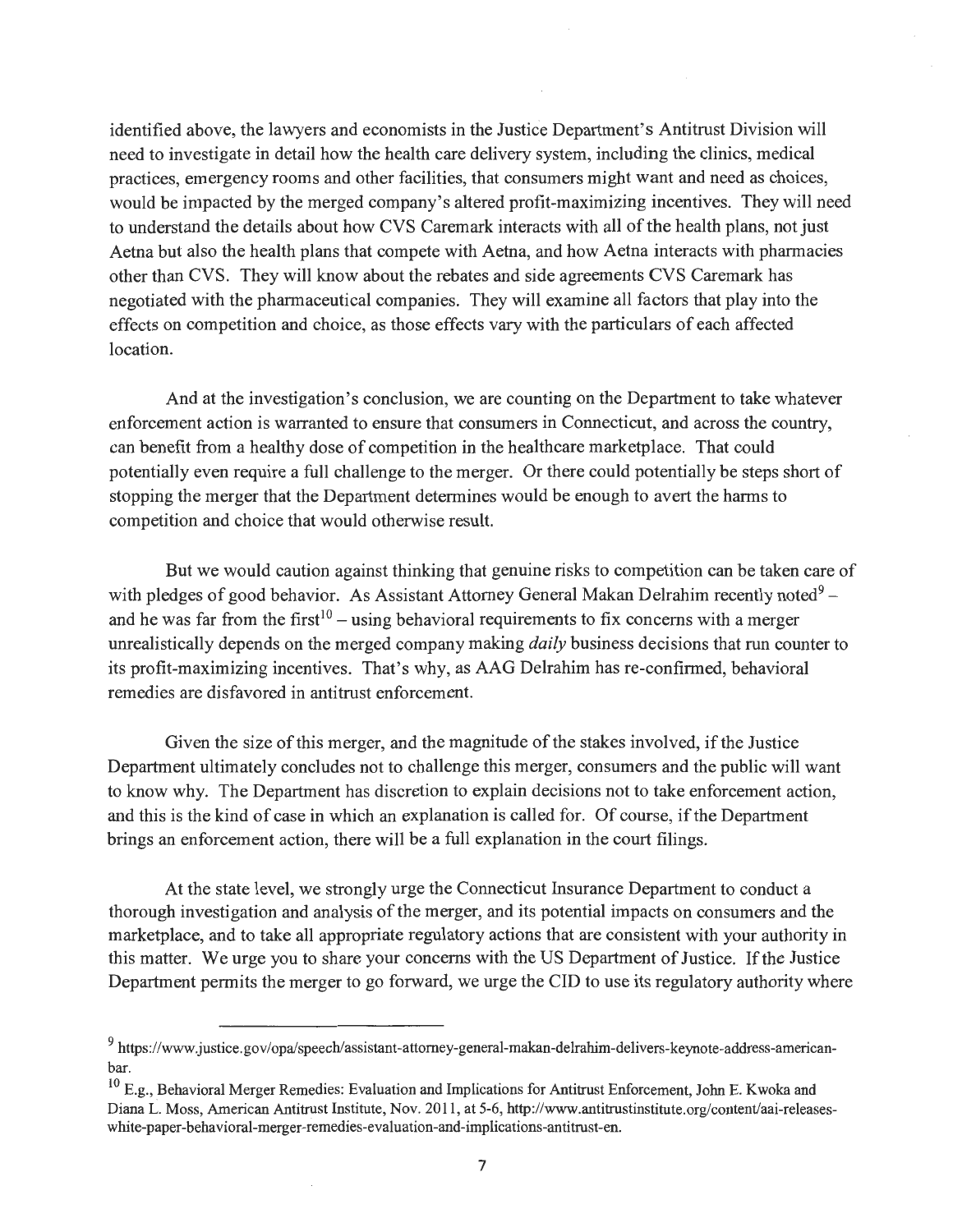possible to protect and promote competition, and to impose any appropriate conditions to ensure Connecticut residents do not lose access to care or face higher prices or reduced choices as a result ofthe merger. CID should make sure that any cost savings to the merging companies are to the extent possible passed along to customers, and not achieved on the backs of consumers, through reductions in the quality and availability of health care services.

As you know, some other state regulators have expressed very strong concerns about the proposed CVS-Aetna merger, and potentially damaging impacts on customers, competition, choice and quality. In early August, California Insurance Commissioner Dave Jones urged the Department of Justice to block the merger, stating that it would have "have significant anti-competitive impacts on American consumers and health care and health insurance markets." He expressed strong concerns that the large scale of the merger will likely lead to increased prices and decreased quality ofmedical care, and said that partial divestitures could be inadequate to adequately protect consumers or address the adverse consequences of a merger.<sup>11</sup>

In addition, New York Department of Financial Services Superintendent Maria Vullo warned in September that the merger could lessen competition and raise prices for consumers. She said the merger could give Aetna an "unfair competitive advantage," because CVS' PBM would have an incentive to give the largest drug discounts to Aetna members, causing "anti-competitive effects" in the rest of the market. She also expressed strong concerns about the high level of concentration in the PBM market, and the loss of Aetna as a potential competitor to existing market giants.<sup>12</sup>

Thank you again for the opportunity to present our views regarding this merger, and its importance to consumers.

<sup>&</sup>lt;sup>11</sup> California Department of Insurance, "California Insurance Commissioner Dave Jones Urges U.S. Justice Department to Block Merger of CVS and Aetna," news release, 8/1/18 available at: http://www.insurance.ca.gov/0400-news/0100 press-releases/2018/release085-18.cfm See also: Calfornia Department of Justice letter to the Department of Justice regarding the merger, 8/1/18, available at: http://www.insurance.ca.gov/0400-news/0100-pressreleases/2018/upload/nr085LtrJonestoUSAGSessionsreCVS-AetnaMerger.pdf

<sup>&</sup>lt;sup>12</sup> "Issues for Consideration in Connecticut DOI's Review of the Proposed Acquisition of Aetna, Inc. by CVS Health Corporation, Superintendent Maria Vullo letter to Commissoner Katherine Wade of the Connecticut Insurance Department, New York Department of Financial Services, 19/17/18, available at: https://www.dfs.ny.gov/about/dfs cl 09172018 acq aetna.pdf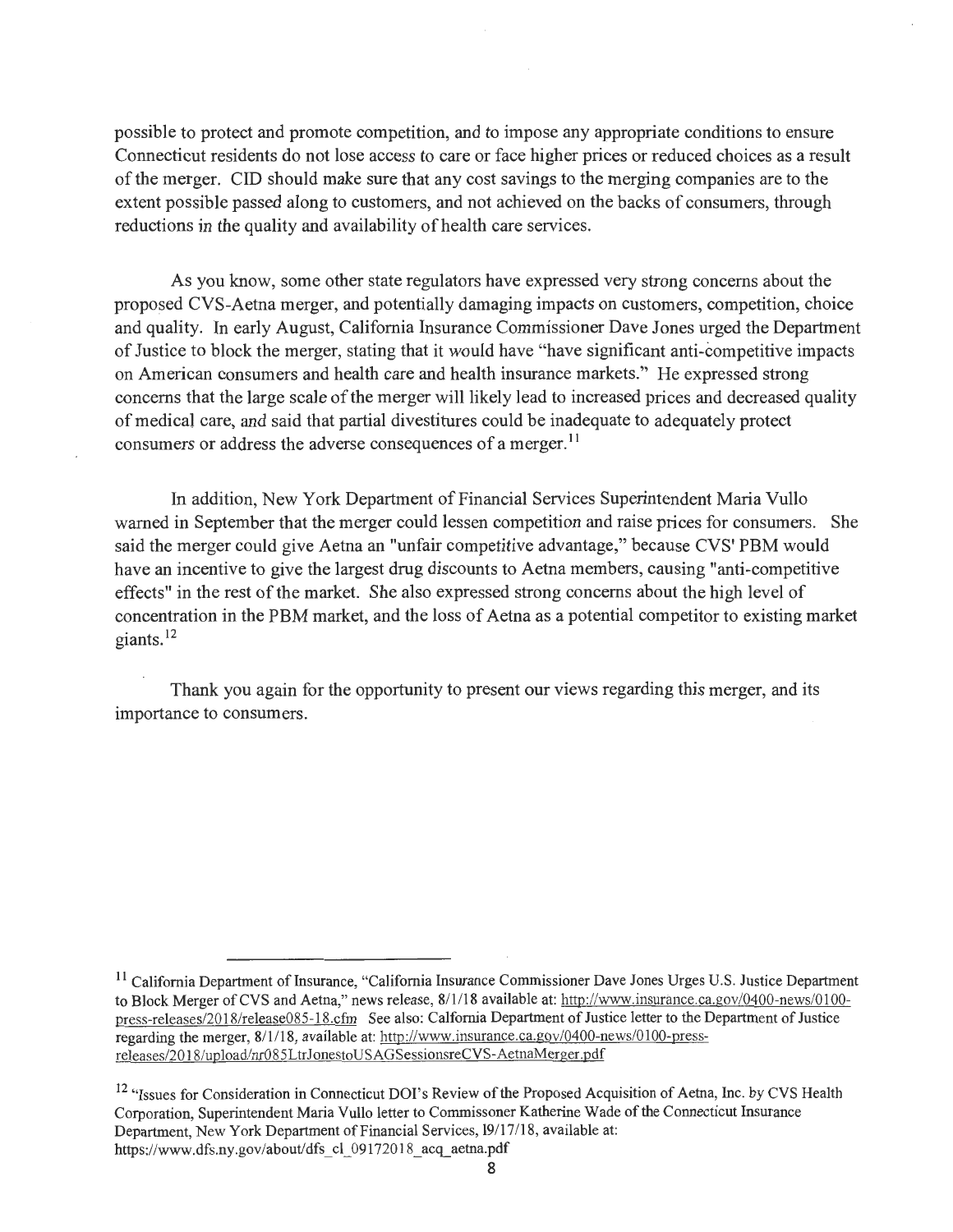#### Statement of Dena Mendelsohn

 $\mathcal{L}_{\mathbf{r}}$ 

#### Senior Attorney

Consumers Union

#### to the

Department of Managed Health Care

#### on the

Proposed Acquisition of Aetna, Inc. by CVS Health Corporation

May 7, 2018

Consumers Union, the advocacy division of Consumer Reports, $1$  offers this testimony on the proposed acquisition of Aetna, Inc. ("Aetna") by CVS Health Corporation ("CVS"). From its founding over 80 years ago, Consumer Reports has worked for a fair, just, and safe marketplace for all consumers, and to empower consumers to protect themselves. One of our top priorities has always been to make high quality healthcare available and affordable for all Americans. One key to empowering consumers to protect themselves is ensuring meaningful consumer choice, through effective competition.

Meaningful choice can only exist when consumers have access to the information they need to understand and compare the options available to them. Further, when consumers have meaningful choice, businesses are motivated to provide more affordability, better quality, and new thinking, in response to consumers' wants and needs.

Consumers ultimately benefit from competitive marketplaces and meaningful choice, in all parts and all levels of the healthcare marketplace, including where health insurance is sold. The past few years are characterized by a notable increase in health plan and insurer merger filings. We have, as an organization, spoken out when a merger posed particular concern for consumers. In California, we urged our insurance and health plan regulators to oppose mergers that would harm consumers and, if such a merger was finalized anyway, to institute robust contractual undertakings to safeguard the public interest. Nationally, we have supported active antitrust enforcement to promote and preserve competition in all parts of the healthcare marketplace. We have supported antitrust enforcement actions against mergers involving hospitals, medical practices, health insurers, and pharmaceutical manufacturers. And we testified before a Congressional committee on this proposed merger in particular.<sup>2</sup>

 $1$  Consumers Union is the advocacy division of Consumer Reports, an expert, independent, non-profit organization whose mission is to work for a fair, just, and safe marketplace for all consumers and to empower consumers to protect themselves. Consumers Union works for pro-consumer policies in the areas of antitrust and competition policy, healthcare, food and product safety, transportation, financial services, telecommunications and technology, privacy and data security, and other consumer issues, in Washington, D.C., in the states, and in the marketplace. Consumer Reports is the world's largest independent product-testing organization, using its dozens of labs, auto test center, and survey research department to rate thousands of products and services annually. Founded in 1936, Consumer Reports has over 7 million subscribers to its magazine, website, and other publications. *2* Competition in the Pharmaceutical Supply Chain: The Proposed Merger of CVS Health and Aetna, House Judiciary Committee on Regulatory Reform, Commercial and Antitrust Law, 27 February 2018 (Testimony of George Slover}.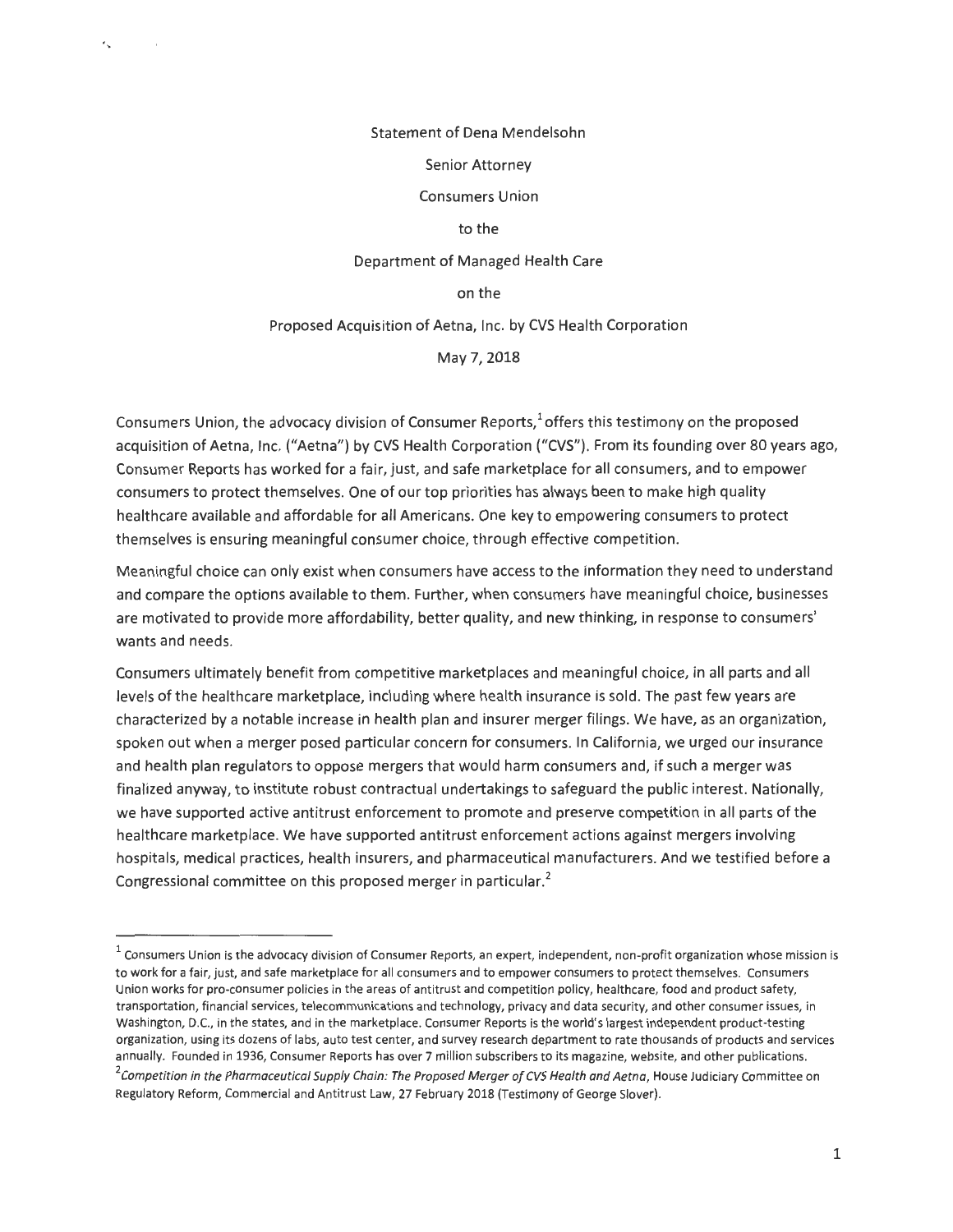In our written testimony below, we call to the attention of the Department: {I) that being a vertical merger does not eliminate competition concerns; (II) that consolidation may benefit the merging parties but the value for consumers is unclear; {Ill} that a merged health plan, pharmacy, and retail establishment may mean worse care for patients and may raise privacy concerns. We close with recommended undertakings to ensure that any proposed merger will not be approved unless it is in the best interests of consumers.

#### **I. Being a vertical merger does not eliminate competition concerns**

The merger of two corporations such as Aetna and CVS is often referred to as a vertical merger, because, for the most part, CVS and Aetna do business with each other rather than compete with each other. CVS is the second largest retail pharmacy chain, with over 20 percent market share, and almost 10,000 retail locations. It has the largest Pharmacy Benefit Manager (PBM), CVS Caremark, with over 25 percent market share. It also runs more than 1000 MinuteClinics nationwide. It earned \$177 billion in revenues last year.

Aetna is the third largest health insurer, by some measures, with over 23 million subscribers in 2016. It deals directly with hospitals, medical practices, and pharmacies from coast to coast. It earned \$63 billion in revenues last year. CVS is paying almost \$70 billion to buy it. Aetna has a smaller foothold in California than do some other health plans,<sup>3</sup> but it is a non-negligible presence in the state, and one that could very well grow.

Some claim that vertical mergers rarely, if ever, raise competition concerns, citing horizontal mergers as the threat to consumers. In his testimony before Congress, the Executive Vice President and General Counsel of Aetna reminded the committee of the fact that this is a vertical transaction<sup>4</sup> as if that were *prima facie* a reason for less rigorous review of the transaction. Vertical integration may not always trigger alarm to the same extent as the proposed horizontal merger of Aetna and Humana a few years back. As an expert testifying before Congress stated, "the theory and empirical evidence regarding the positive or negative effects of such mergers on social welfare is ambiguous."<sup>5</sup> In the presence of such ambiguity, it is important that our regulators be vigilant to potential threats to the interest of the public.

Vertical mergers are not always inherently harmful to consumers, but they are also neither innocuous nor *de facto* likely to create social value. As I discuss in greater detail below, a company operating at two levels in the supply and marketing chain, if it has enough market power at one level, can arrange its dealings with the other level in that chain to favor itself at that other level - such as, for example, if Aetna were to selfrefer to a CVS MinuteClinic. If rivals outside the CVS-Aetna family cannot get favored referrals, or if costsharing is structured to disadvantage those rival providers, there will be fewer choice at all levels up and down the chain - including, ultimately, less choice for consumers.

Finally, despite immediate appearances to the contrary, there is also a horizontal dimension to this merger investigation. One of the attractions of this merger to Aetna is that it would have access to its own in-house PBM, in CVS Caremark. But it doesn't need a merger to get one. Indeed, in choosing to integrate Aetna into

,.

 $3$  According to data available via the California Health Care Foundation, in 2016, Aetna had about 680,000 Administrative Services Only enrollees, roughly 140,000 small group enrollees and about 430,000 large group enrollees. California Health Care Foundation, California Health Insurance Enrollment, 2016, (February 12, 2018).

 $^4$  Competition in the Pharmaceutical Supply Chain: The Proposed Merger of CVS Health and Aetna, House Judiciary Committee on Regulatory Reform, Commercial and Antitrust Law, 27 February 2018, (Testimony of Thomas Sabatino, Jr.) at p.6.

 $<sup>5</sup>$  *ld.* at p.3.</sup>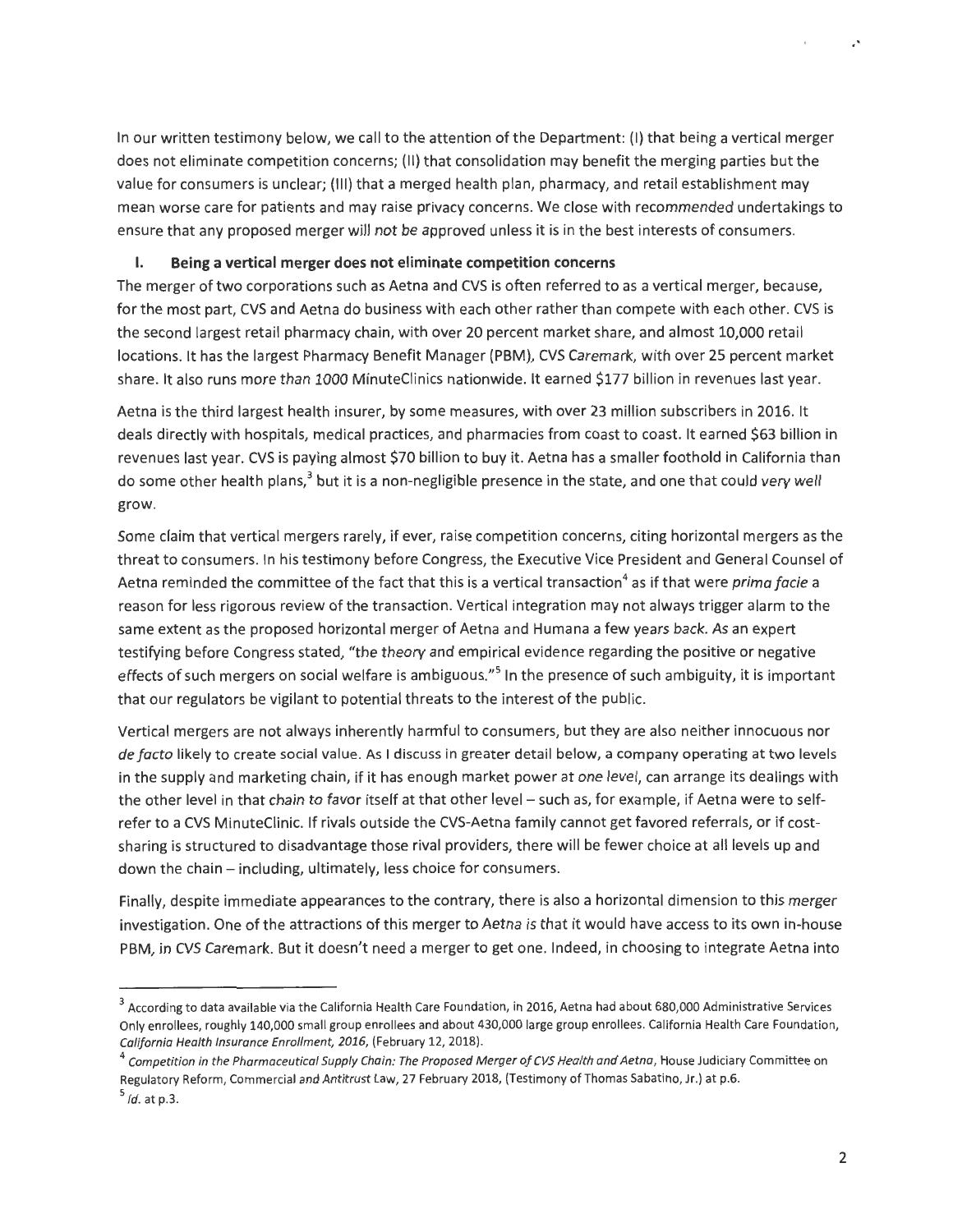its portfolio, CVS is choosing against going to the market for the services Aetna provides. Similarly, in agreeing to be acquired, Aetna is opting to use an internal supplier rather than to continue its relationship with other established PBMs or to establish a new relationship with similar services - one of which could be CVS Caremark itself. In the alternative, if this merger is challenged and doesn't go through, Aetna is also in a very good position to establish its own in-house PBM, which would add some much-needed competition to this highly concentrated market sector.

We thank the Department for holding a public meeting and accepting written testimony. We urge the Department to put the full weight of its authority into this regulatory review. If the merger is ultimately approved, undertakings must be carefully crafted to sufficiently compel the merged corporation to act in the interest of its customers.

#### II. **Consolidation benefits the merging parties but the value for consumers is unclear**

Some say that mergers within the healthcare system are a necessary response to increased concentration in provider markets, and to conflict and lack of coordination among parts of the system.<sup>6</sup> However, we are not convinced that a mergers arms race is the proper solution, and we are concerned that consumers could ultimately bear the brunt of collateral damage.

#### Corporate savings from consolidation does not necessarily translate into savings for consumers

While corporations seeking to merge trot out a variety of justifications, a common one is that merging will lead to "efficiencies," with money saved for all. However, we agree with a leading health antitrust scholar that there is "little incentive [for an insurer] to pass along the savings to its policyholders."<sup>7</sup> Furthermore, although it is plausible that stronger market power will strengthen a health plan's negotiating position with providers and pharmaceutical companies, it is also likely that a health plan with control over clinics, pharmacy, and retail space could exercise undue control over the care its members receive, leading to fewer choices and higher prices for that care.

Beyond the prospect of stronger negotiating leverage, the promise of cost-savings being passed along to consumers is not supported by empirical research. We are, therefore, skeptical of the recent statement by CVS's Executive Vice President/Chief Policy and External Affairs Officer/General Counsel, who claimed that this merger would "enhance[ the] consumer experience" and "result in cost savings of \$6 for every \$1 invested."<sup>8</sup> It may be that plans do cut costs by combining some aspects of their operations and by launching new programs. However, evidence suggests that savings from these programs will be limited to small pockets of efficiency. Beyond that, the savings of "more affordable" products could be attributable to lesser quality, reductions in customer service, or excessively narrow provider networks.

<sup>&</sup>lt;sup>6</sup> Indeed, in our work on health insurance rate review, we witness a growing chasm between rate increases for northern California versus rate change in southern California,<sup>#</sup> due at least in part to the consolidation of providers in northern California. For the 2016 plan year, for example, Covered California reported that the "weighted average increase for Southern California consumers who stay in their current plan is ... 1.8 percent, while for consumers in Northern California it is 7 percent. Consumers in Southern California can save an average of nearly 10 percent by moving to a lower-cost plan in the same metal tier, while consumers in Northern California would potentially be able to limit their rate increase to an average of 1 percent if they did the same." Covered California press release, 27 July 2015, available at http://news.coveredca.com/2015/07/covered-california-holds-rateincreases 27.html.<br><sup>7</sup> Thomas Greaney, *Examining Implications of Health Insurance Mergers*, Health Affairs, 16 July 2015.<br><sup>8</sup> Witness statement of Thomas M. Moriary, *infra*, at pp. 4-5.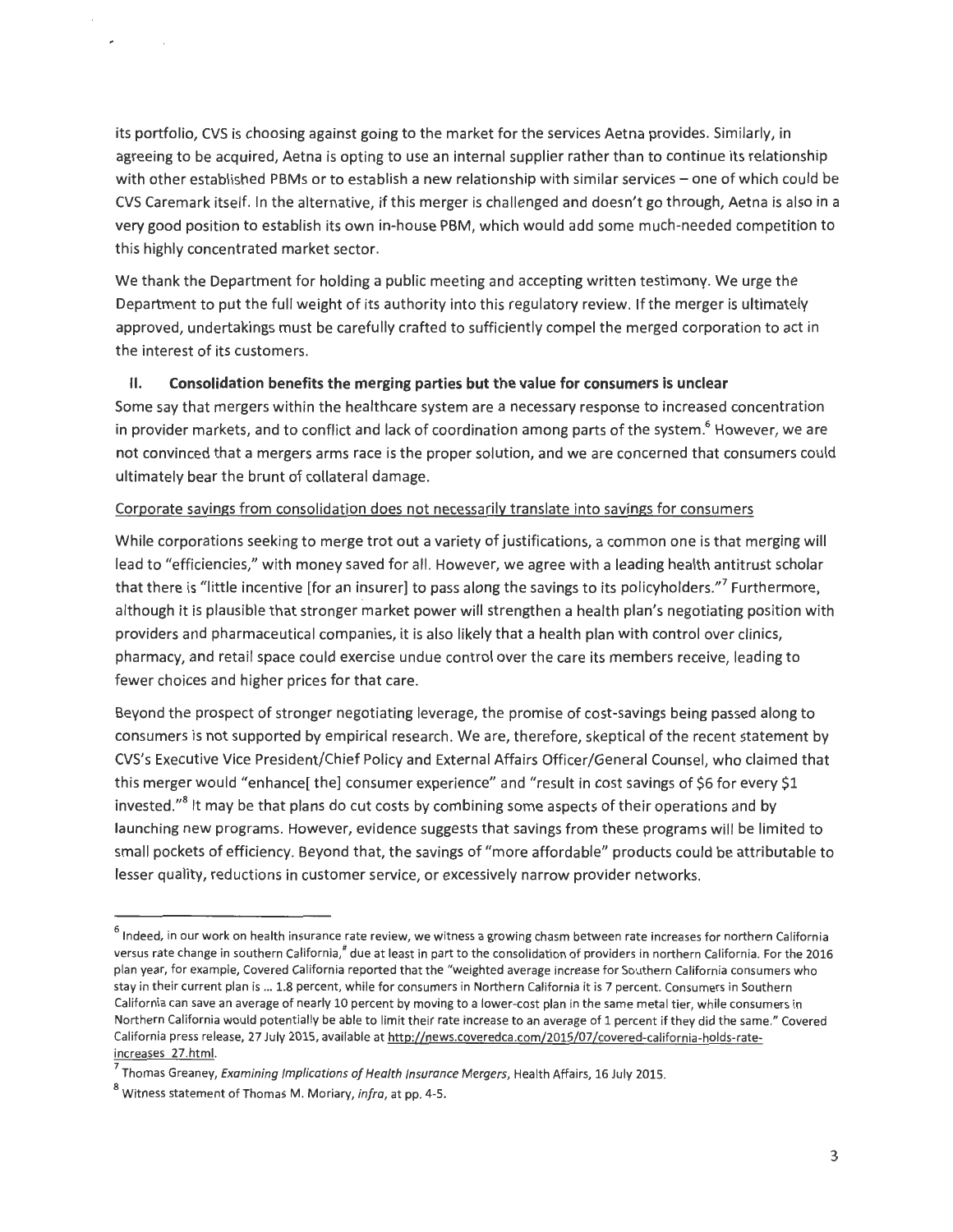In fact, it is by no means certain that any savings would be passed along. To start with, the opaque nature of the healthcare marketplace makes it unlikely that there would be adequate transparency and competition. Without these key ingredients, it would be difficult, if not impossible, for consumers to both be aware of the upstream savings, and to be able to insist on a share or else take their business elsewhere. As Professor Garthwaite, an expert in the economics of strategy and healthcare strategy at Kellogg School of Management, explained, "without a competitive market for health insurance, there will be no incentive for the newly merged firm to transfer value to consumers in the form of lower prices."<sup>9</sup>

Furthermore, efficiencies - which companies proposing to merge will always claim - often ultimately are shown, on further examination, to be unsubstantiated or exaggerated. And importantly for a merger investigation, even the genuine efficiencies can very often be achieved by other means without merging, through arm's-length contract arrangements. In the earlier CVS MinuteClinic example, why does Aetna need a merger to encourage its policyholders, in appropriate cases, to go to an alternative care setting such as a retail clinic, instead ofto a hospital emergency room? Benefit design with differential cost-sharing and consumer education could accomplish the same purpose.

Moreover, sometimes what are loosely described as efficiencies are revealed, on closer inspection, to involve reducing competition in ways that harm consumer choice and harm quality. For example, CVS-Aetna might decide to tell Aetna policyholders that their coverage only applies if they go to a CVS MinuteClinic, not to a perhaps better, equally or more affordable, and more conveniently located walk-in clinic run by another entity. Or CVS-Aetna might decide to tell Aetna policyholders that they get full coverage only for the MinuteClinic, because it's "in-network," with in-network now meaning it has to be under common ownership. Or CVS-Aetna might decide to tell independent clinics who want to also be in the CVS-Aetna "network" that they must kick back profits, or cut corners on quality of service, in order to meet new "guidelines."

Similarly, CVS-Aetna might now find it to its advantage to steer as many Aetna policyholders as it can into using CVS to fill their prescriptions. Or to steer them into using CVS MinuteClinics for more of their medical needs, and away from their own primary care physicians - even though the primary care physicians have established relationships with the policyholders and can provide better continuity of care.

Or CVS-Aetna might find it to its advantage for CVS Caremark to negotiate different, better deals on prescription drugs only for those who pay with Aetna insurance, or only for those who fill their prescriptions at CVS. Because of the black box surrounding PBM rebates and side agreements, this area is particularly vulnerable to anticompetitive abuse.

We therefore urge DMHC, in the event this merger is approved by antitrust enforcers, to craft undertakings that ensure not only that the asserted "efficiencies" are passed to consumers, but also that any cost savings will not be achieved via reductions in the availability or quality of services.

The unfounded linkage of consolidation and innovation

In our mission to improve affordability and access to healthcare, including high-priced prescription drugs on which more and more consumers rely, we are familiar with the impact of high-cost specialty drugs on

*!'* 

 $^{9}$  Garthwaite testimony, supra, at pp.17-18.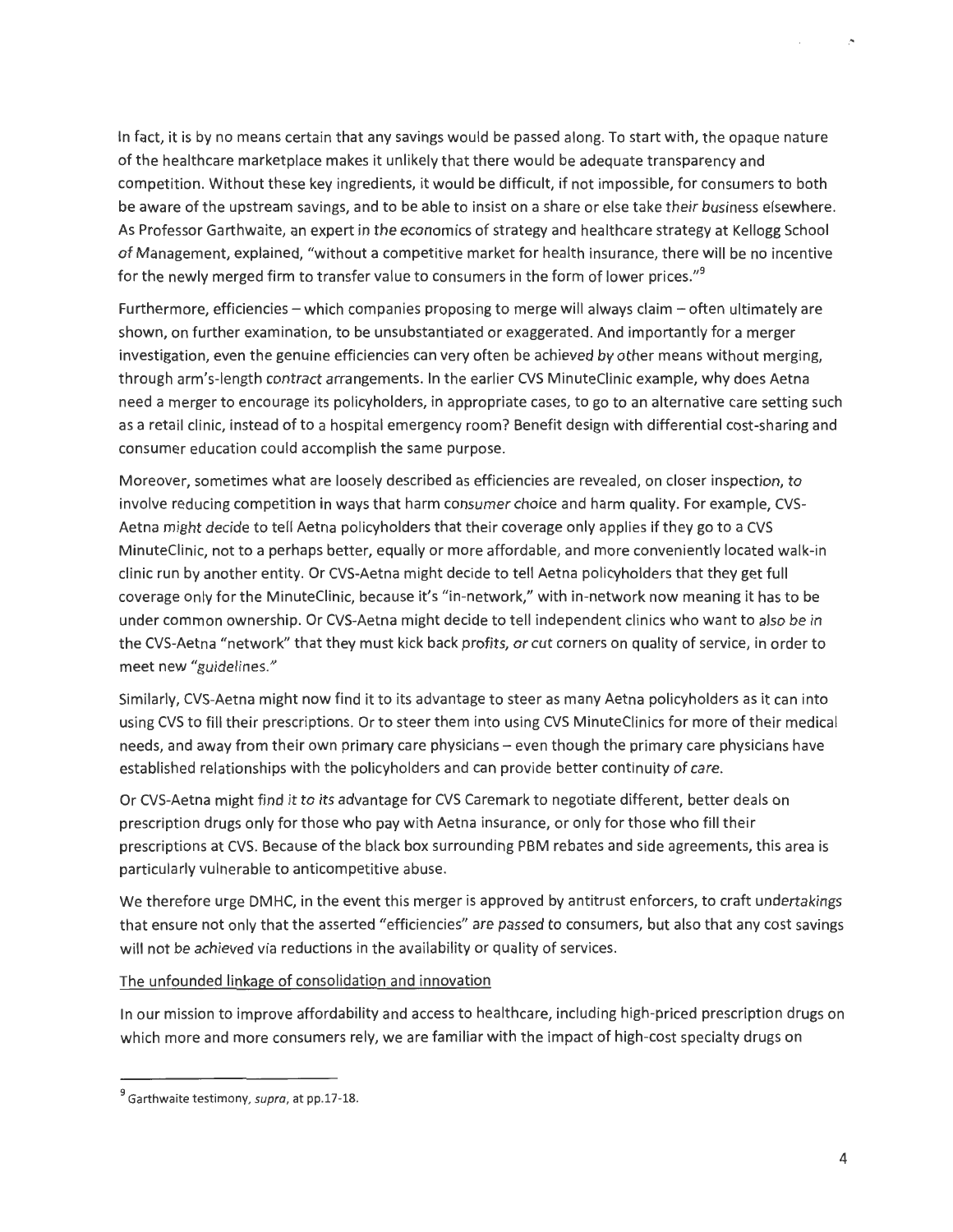consumers. We are also familiar with, and in support of, new ways of paying for care that prioritize quality over quantity. We therefore welcome Aetna's commitment to "advancing a value-based framework to continue addressing" the important issue of drug costs. However, we question the notion that this insurer must merge with a PBM and retail operator in order to do so. Rather, as with our skepticism that these corporations could achieve efficiencies only after a merger, we also question why a merger is a necessary component to a major health plan giving its members value from their prescriptions. We support innovation that makes high quality products more affordable, improves health outcomes, and makes significant inroads in reducing racial and ethnic disparities. Health plans must be held accountable for assurances such as these so that they are not merely empty, self-interested promises.

Along the same vein, we are skeptical of CVS's assurances that this merger would strengthen "the relationship between the physician and his or her patients." $10<sup>10</sup>$  As consumer advocates, we know that a strong doctor-patient relationship is the backbone to high quality care . We do not know, however, why it would take an external PBM and retail business to make that improvement. We also question whether this promise extends to the physician-patient relationship that could exist extramural to a merged CVS-Aetna. And while some of the examples that CVS provided in its testimony to Congress<sup>11</sup> were admirable, it is not clear that CVS intends to offer patients any services that are not already in practice, or why their pharmacists will be better able to "give patients tools to more effectively manage their health" $^{12}$  compared to the provider a patient will have already seen before venturing to the pharmacy.

In its review of this proposed merger, we urge the Department to inquire:

- Whether CVS has a detailed plan to achieve an improved doctor-patient relationship;
- Why CVS cannot achieve the same result independent of acquiring the health plan;
- Whether its commitment would remain the same for all its clinic patients and pharmacy customers irrespective of their insurance enrollment and how it will ensure consumers are not unfairly disadvantaged if they are not Aetna enrollees.

#### The risk that a merged corporation could avoid profit regulations

The Patient Protection and Affordable Care Act (ACA) instituted what is known as the medical loss ratio (MLR) requirements. These regulations require health insurance carriers and plans to spend at least 80% of their premium revenue on medical services of enrollees in the case of individual and small group plans, and 85% in the case of large group plans. Failure to meet or exceed that ratio triggers a mandatory rebate to consumers of the difference. In instituting the MLR, the goal was to rein in insurance and health plan business practices that put profits before patient care.

While MLRs serve as a check on excessive profit-taking, they may be subject to manipulation. As highlighted by Professor Garthwaite before Congress, "there are reasonable concerns that even these MLR ratios serve as ineffective limit on the profits of firms. This is particularly true in markets where insurers and providers

 $^{10}$  Competition in the Pharmaceutical Supply Chain: The Proposed Merger of CVS Health and Aetna, House Judiciary Committee on Regulatory Reform, Commercial and Antitrust Law, 27 February 2018, (Testimony of Thomas M. Moriarty) at p.4. 11<br><sup>11</sup> Witness statement of Thomas M. Moriary, *infra*, at pp. 5-6.

 $12$  *ld.*, at 5.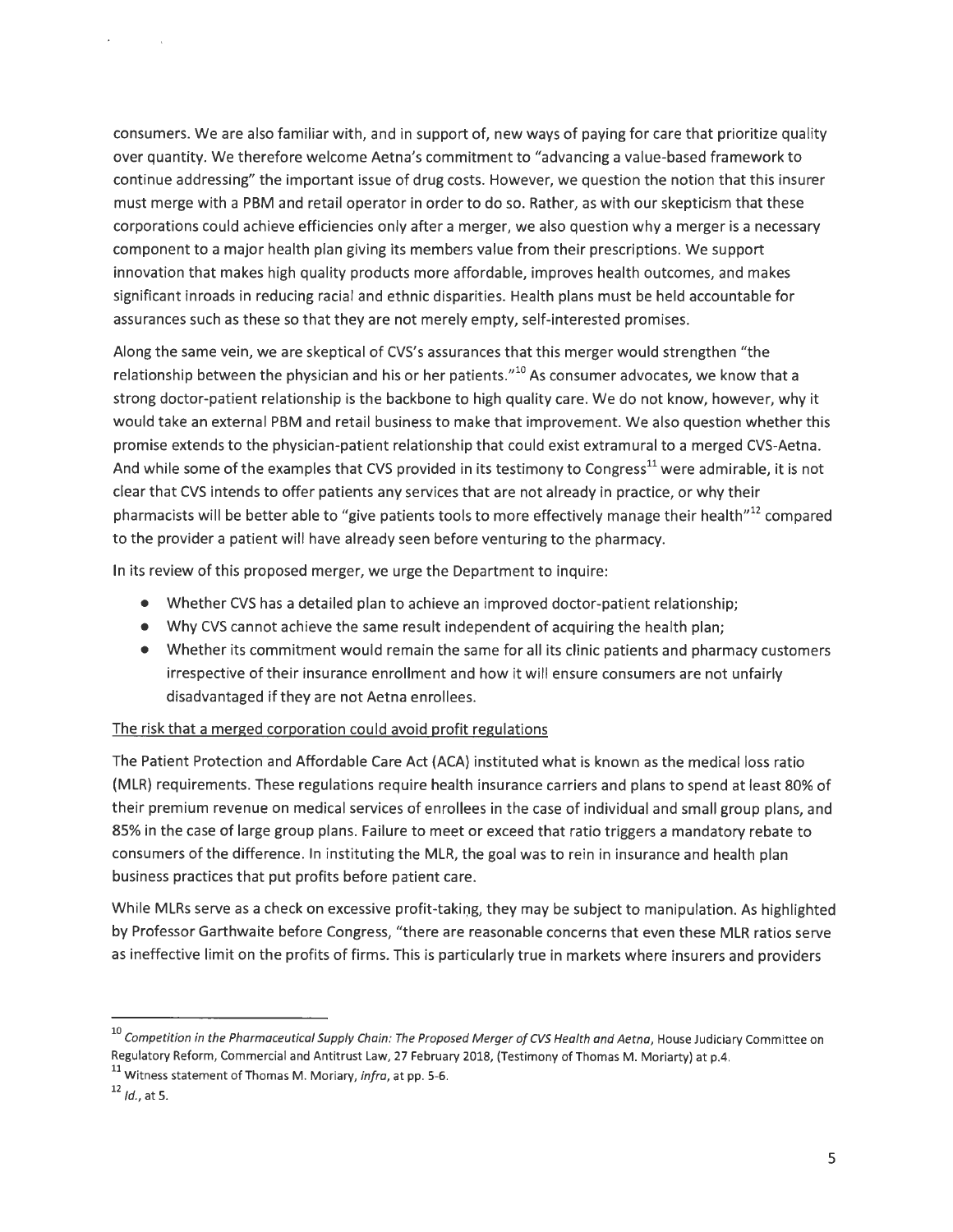are owned by the same firm."<sup>13</sup> Specifically, the concern is that, in a scenario where the health plan (Aetna) and the provider (MinuteClinic) are one and the same, Aetna could raise its premiums as well as its MinuteClinic prices, and in so doing, keep its MLR ratio stable while actually increasing profits, with the cost borne by policyholders.

#### **Ill. Merged health plan, pharmacy, and retail establishments may mean worse care for patients as well as privacy concerns**

A merger between CVS and Aetna would have a significant impact in every part of the healthcare marketplace, combining a major PBM, leading retail and pharmacy chain, and a national health plan into a new type of healthcare entity the likes of which we have not experienced.

Importantly, this merger would combine these entities into a new corporate structure, straddling more market sectors and creating new and potentially far-reaching profit-maximizing incentives, so that what before did not make business sense for each entity separately, now does make sense for them as a combined enterprise. To the extent those new incentives drive the combined company to integrate its resources in new ways to bring costs down and improve the quality of services - what antitrust refers to as "efficiencies" - that can be good for consumers, and good for the overall economy. However, while it is conceivable that some of that picture may prove accurate, it is unlikely that it will be the full scope of changes to how these separate businesses currently operate once the merger alters their incentives. Sitting before Congress, Aetna only offered the hedged assurance that "[o]ur products and services will not initially change."<sup>14</sup> To be sure, it would be surprising for these corporations to merge and make no changes, but we should go into this agreement with our eyes wide open, and without undue reliance on assurances from the parties seeking to merge that doing so will be in the interest of consumers.

As detailed throughout this section, the merger of a pharmacy retailer that regularly tops the list as the most expensive place to fill some prescriptions, a PBM that is known for aggressive practices, and a health plan that in the past has implemented rates found unreasonable or unjustified by the Department, and both of which having recent consumer privacy violations, demands the utmost of regulatory review and begs for undertakings with high benchmarks to ensure the merging corporations do not profit on the backs of consumers.

#### Vertical integration may limit consumer choice

CVS and Aetna insist that their goals will always be focused on serving as many as they can, as well as they can, as often as they can. However, consideration of whether to allow this merger to occur should not be limited to these corporations' present intentions alone. This review should also be about how their incentives and capabilities would be altered by the new market-straddling corporate structure that the merger would create, and whether this would lead to improved products and services, or would lead to restricted competition and choice, and to poorer products and services.

For example, an independent Aetna would want to encourage its policyholders to use a MinuteClinic in an appropriate case instead of a more expensive emergency room, naturally. But it would also be fine with its

<sup>13</sup> Garthwaite testimony, *infra,* at p.19. 14 Sabatino testimony, *infra,* at p.6.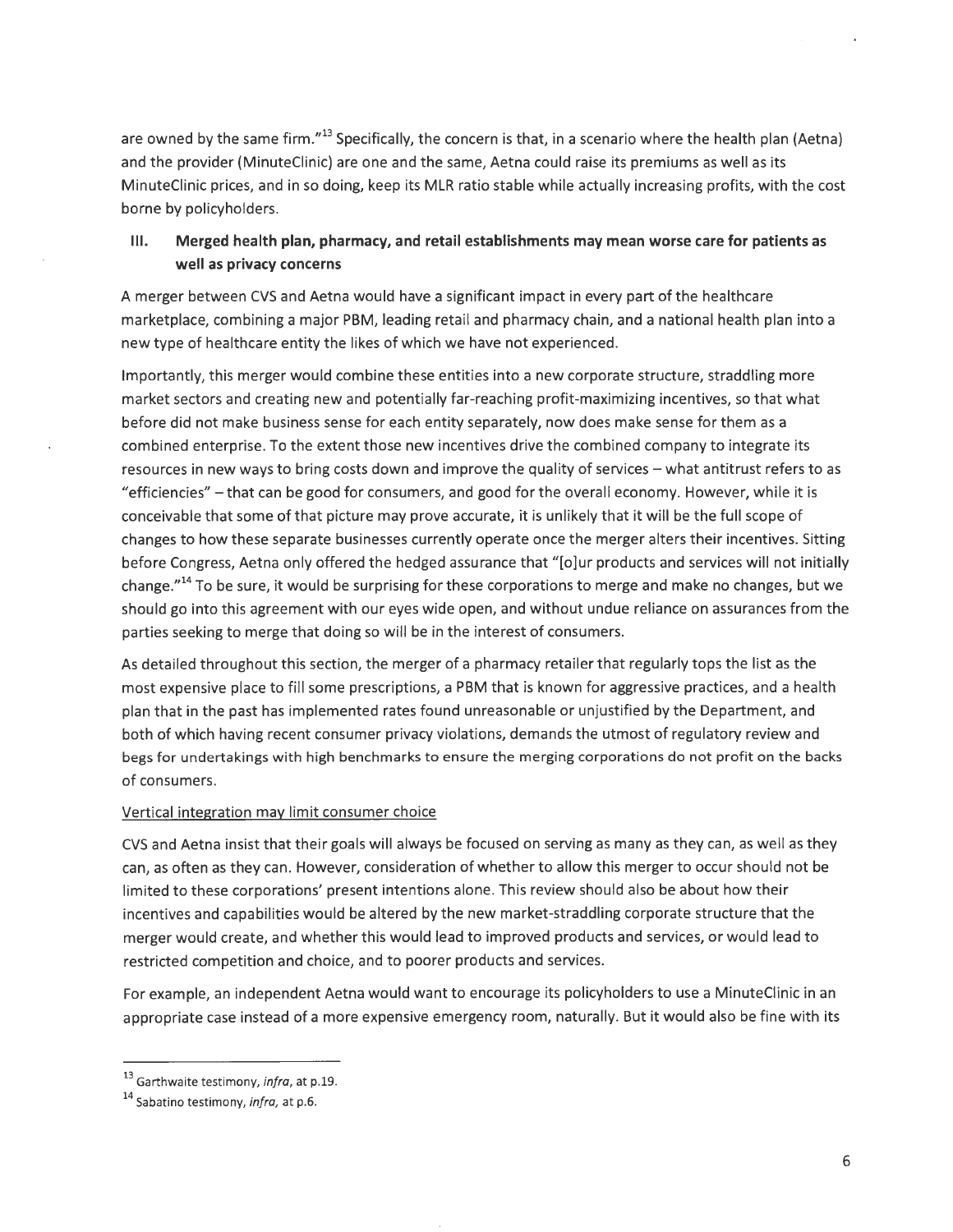policyholders choosing an equally affordable walk-in clinic run by another entity. In fact, that other clinic might be more convenient and familiar to the policyholder, and therefore more likely to be used when appropriate.

But an Aetna merged with CVS could see a trade-off. Every Aetna policyholder who comes to the MinuteClinic brings profits to the merged company. Every Aetna policyholder who goes somewhere else means profits forgone. For the Aetna with no MinuteClinic affiliate, the incentive to discriminate among equivalent clinics is zero. For the Aetna joined with MinuteClinic, the incentive is higher. CVS-Aetna may still be willing to do business with those other clinics, but the terms it wants will change. The line as to where CVS-Aetna can take optimum profit-maximizing advantage will shift. And consumers could find that these other, more convenient and familiar clinics are off-limits, or that they will have to pay more to use them.

Given that Aetna is currently under investigation by the California Department of Insurance for how it makes decisions to deny or cover care,<sup>15</sup> it makes sense to question whether the health plan would use this merger as an opportunity to improve care for consumers or to further limit consumers' access to care.

Exactly how that line would shift requires investigation and rigorous review by regulators such as the DMHC, as well as the Department of Justice under its antitrust authority. We urge this Department to investigate:

- Where all the clinics are, and where the medical practices are, and the hospital emergency rooms, and other facilities, that consumers might want and need as choices, and whether and the extent to which consumers' access and/or choices of provider might be reduced to maximize the merging company's profits.
- How CVS interacts with all of the health plans, not just Aetna but also the ones that compete with Aetna, and how it interacts with pharmacies other than CVS. This includes the rebates and side agreements CVS Caremark has negotiated with the pharmaceutical companies.
- All factors that play into the effects on competition and choice, as those effects vary with the particulars of each affected location.

#### The risk of costly prescription drugs becoming even more expensive

In the course of our work identifying the lowest cost prescription drug options for consumers, Consumer Reports conducts an annual secret shopper survey of 150 pharmacies in six metropolitan areas nationwide. In our most recent survey, we found that the cost of a standard "market basket" of five commonly prescribed drugs was the highest at CVS and Rite Aid, totalling about \$900 for the five drugs as opposed to \$66 at an online pharmacy, \$105 at Costco, and \$107 at individual independent pharmacies. $^\mathrm{16}$  As CVS expands into more neighborhoods and communities, independent pharmacies could be pushed out, either because they are unable to obtain the same arrangements with pharmaceutical manufacturers and PBMs, including CVS Caremark itself, or because they are bought out by the pharmacy retail and PBM giant that is CVS. Although CVS in some locations was able to offer discounts that lowered our shopper's costs - when specifically requested by our shopper- that experience was uneven and unpredictable across multiple

<sup>&</sup>lt;sup>15</sup> California Department of Insurance, Press Release: Insurance Commissioner Dave Jones Issues Statement Confirming Aetna Investigation, (February 12, 2018).

<sup>&</sup>lt;sup>16</sup> Consumer Reports, Shop Around for Lower Drug Prices, (April 5, 2018).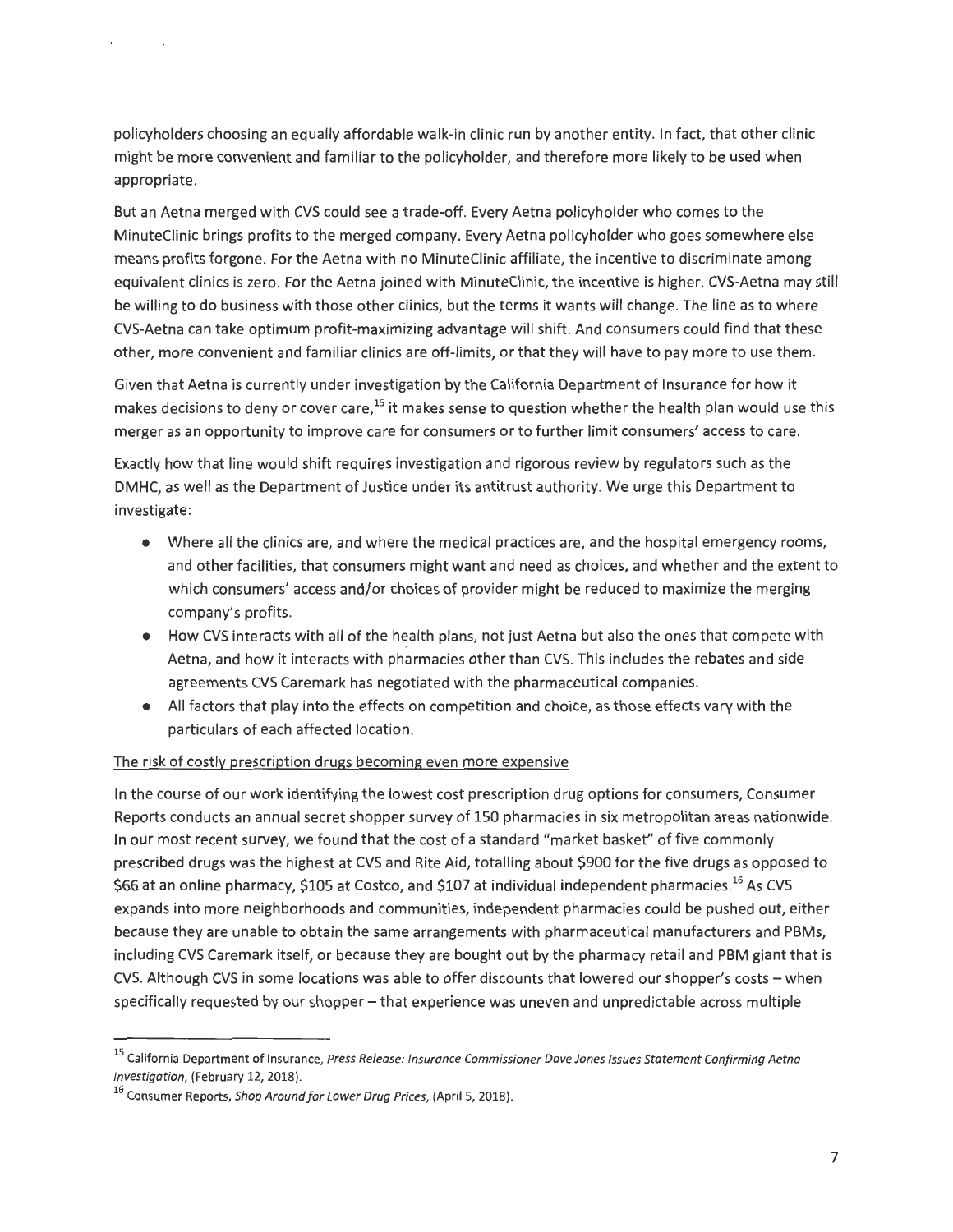locations. This finding is not reassuring for consumers who would be required by the merged CVS-Aetna to shop for the lowest cost within a single retail chain.

There is no clear reason why standard prescription drugs should cost so much more at CVS than at other retailers, and no reason to believe that CVS would lower the price it charges if it were to enjoy the advantage of a larger market share. Although the Aetna Executive Vice President/General Counsel assured a Congressional committee of Aetna's commitment to "advanc[e] a value-based framework to continue addressing [the] important issue" of high prescription drug costs, $^{17}$  that assurance seems less reliable in light of Aetna's proposed partner's current pharmaceutical pricing practices. Furthermore, due to the potential perverse incentives detailed in The Risk that a Merged Corporation Could Avoid Profit Regulations section of this testimony, at p.5. *supra*, we are concerned that a merged CVS-Aetna may actually be incentivized to keep its prices high or even raise them, thereby leading to higher health plan premiums, increasing out-of-pocket costs for consumers, and further inflating the cost of care at a macroeconomic level.

Finally, over the years, Consumers Union has called for greater transparency from PBMs - a highly concentrated sector - in their dealings with health plans and pharmacies, as to their true costs and markups, including the rebates and other side agreements they have negotiated on the back end with drug makers. We have endorsed numerous bills designed to rein in the ability of PBMs to increase their own profits by restricting pharmacists from helping consumers find the lowest cost option to fill their prescription. We have reason to believe CVS Caremark engages in this anti-consumer practice. We are also aware of accusations that CVS uses its PBM to undermine independent mom-and-pop pharmacies, a practice that puts CVS pharmacies at a competitive advantage but takes away a vital community asset. Each of these raises concerns for us that an even stronger CVS could be further disadvantageous to consumers.

#### Potential risks to patient privacy and health data security

Consumers have long been protective of their personal health information. And to safeguard the very personal information that each of us accumulates, laws such as the Health Insurance Portability and Accountability Act of 1996 (HIPAA} and, in California, the Confidential Medical Information Act (CMIA) are in place. Yet, even with these protections, there are lapses where compliance and/or oversight fall short, or where the laws and regulations fail to completely protect consumers. We believe consumers have reason to be wary of the privacy implications of a merger between Aetna and CVS.

One need look no further than this past year to find a striking example of where both CVS and Aetna carelessly exposed sensitive personal information, violating consumers' privacy. In July 2017, Aetna used window envelopes to mail information on filling prescriptions for HIV medication to approximately 12,000 customers, which in some cases was visible through the window opening.<sup>18</sup> Shortly thereafter, and in a completely separate incident, CVS Caremark mailed pharmacy benefit information in window envelopes to approximately 4,000 customers, with a program code that included "HIV" visible for some through the window.<sup>19</sup> These shocking examples of privacy violations clearly failed to meet already-existing privacy

<sup>17</sup> Sabatino testimony, infra, at pp. 5-6.

<sup>&</sup>lt;sup>18</sup> AIDS Law Project of Pennsylvania, Federal Lawsuit: Aetna's Envelope Revealed HIV Information of 12,000 Customers in 23 States, (August 28, 2017).

<sup>&</sup>lt;sup>19</sup> Consumer Watchdog, CVS Halts Patient Mailings that Revealed HIV Reference Through Envelope Window, (September 1, 2017).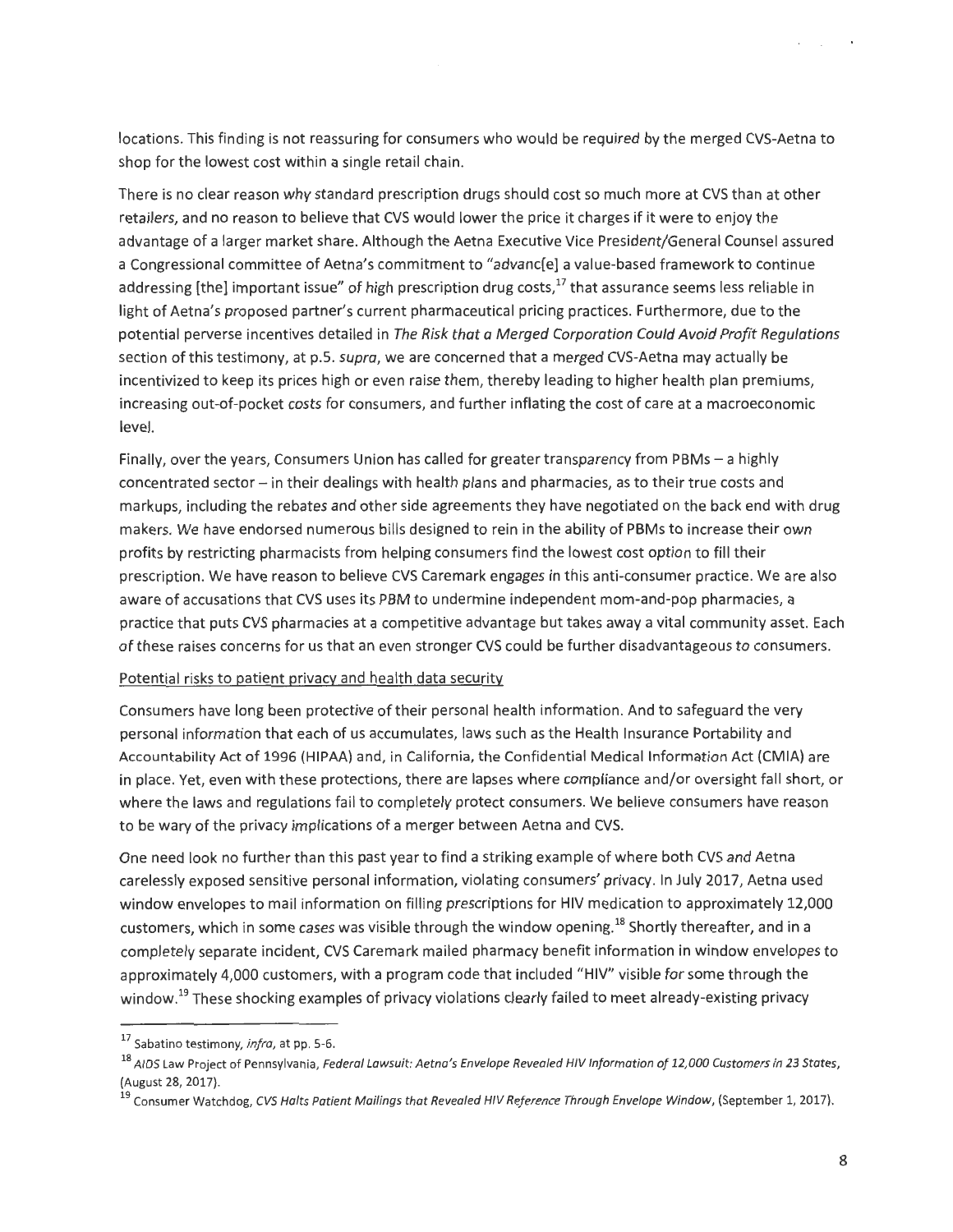protections, and could have been avoided by the simple act of using an envelope without a window or, better yet, a security envelope. Yet both companies made the same mistake within a short timeframe. These easily-avoided incidents suggest a corporate culture where consumer privacy is not a priority.

In this age of vast digital collection of customer data, how data may be used, shared, and secured by a merged CVS-Aetna is another area that should be investigated by the Department. Certainly, it is foreseeable that consumers could benefit from having their information shared within a vertically integrated system rather than between separate organizations. At the same time, though, it must be noted that in combining systems, the newly formed corporation would have a potentially unprecedented understanding of each customer - for better or for worse - with a portfolio of data that comprises consumers' health claims, pharmacy purchases, and retail shopping habits. For consumers, consolidation of their data raises red flags, such as: the possibility that it could be used for unwelcome and potentially invasive targeted advertising or the possibility that it could be used to engage in price discrimination, such as by tailoring coupons offered through the CVS Rewards program. Finally, if all of this consumer data  $$ including healthcare and financial information - is combined or digitally stored together, a breach would be all the more harmful.

We, therefore, strongly urge the Department to evaluate with a critical eye:

- How will policyholders' data be stored, and what security precautions will be taken?
- Will the retail shopping data, including CVS ExtraCare rewards program, be combined with other consumer health data? If so, how would the company safeguard personal health information (PHI) from being shared or sold with other less-regulated customer data?
- How could this comprehensive data set be used?

#### A larger carrier may be less responsive to rate review

Aetna has a notably poor track record when it comes to rate setting in California. In fewer than three years, DMHC deemed four Aetna rate requests unreasonable, unsubstantiated, and unjustified. In fact, in 2015, "[t]wo thirds ofthe Department's unreasonable premium rate findings have been for Aetna rate increases."<sup>20</sup> DMHC described Aetna's pattern of unreasonable increases as "price gouging in today's market."<sup>21</sup> Each request impacted over 75,000 members, for a total in excess of 300,000 affected consumers. Upon finding that rate request by Aetna unjustified, DMHC noted that the Plan "failed to provide the DMHC with timely and adequate documentation that would justify the rate increase."<sup>22</sup> Despite the Department's objections, Aetna proceeded with each of its unreasonable rate increases. Large rate increases by Aetna are not limited to its Knox-Keene products. According to a report issued by the California Healthcare Foundation, Aetna increased individual health insurance premiums for some of its California Department of Insurance (CDI) products at a rate higher than average in 2011, 2012, 2013.<sup>23</sup> With increased market power from a merger, it seems highly unlikely that the larger company would improve its responsiveness to regulators or sensitivity to consumer rate burdens.

<sup>&</sup>lt;sup>20</sup> DMHC Press Release, DMHC Declares Premium Rate Increase by Aetna Unreasonable, (July 16, 2015).

 $^{21}$  Id.

 $22$  Id.

<sup>&</sup>lt;sup>23</sup> California HealthCare Foundation, *Individual Health Insurance Premium Growth in California*, (March 1, 2017). In the same timeframe, Aetna increased premiums at a rate below average for three of its smaller products.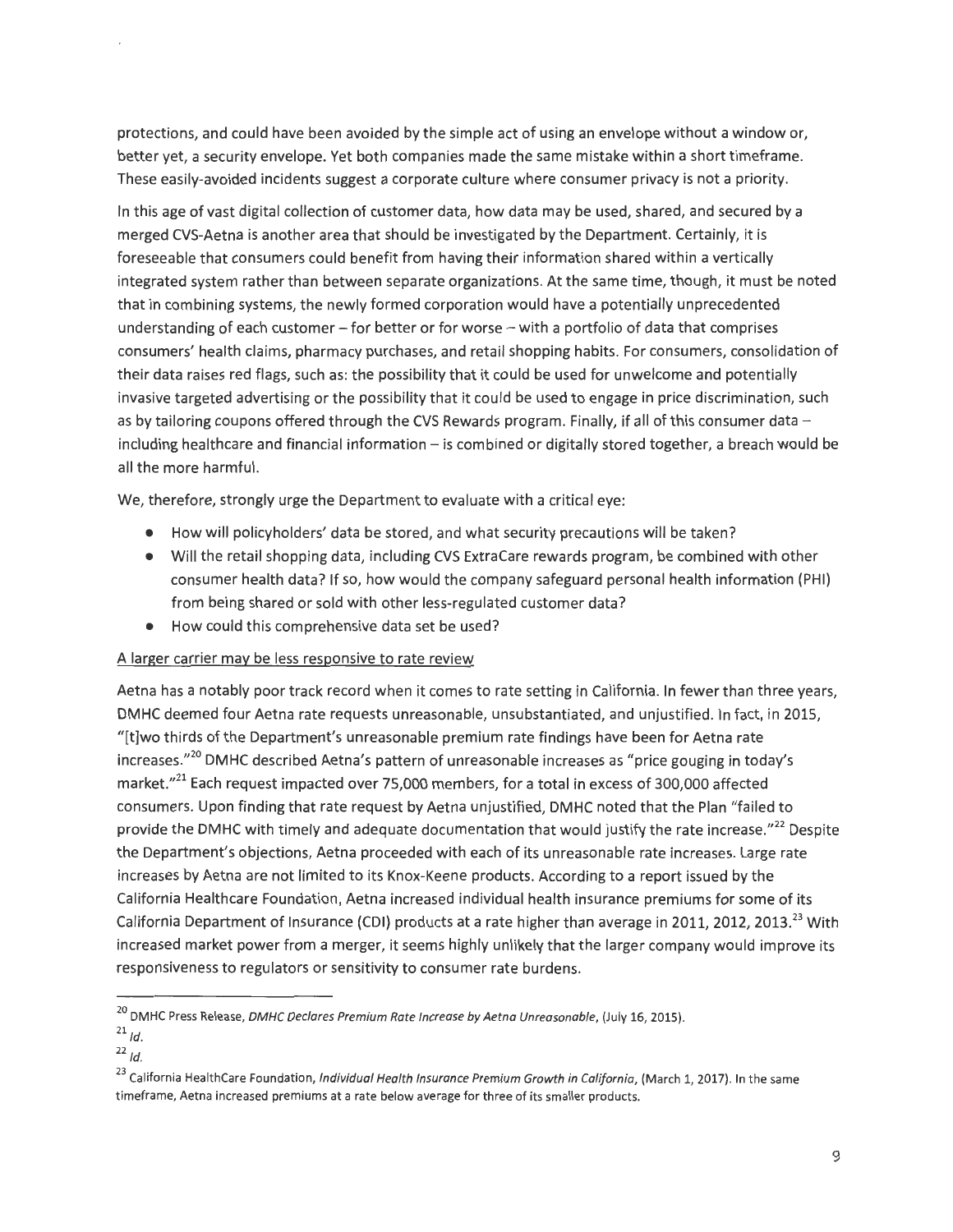We therefore urge the Department to pursue undertakings that hold Aetna accountable for any unjustified rate increases, and that compel Aetna to provide all the required documentation-as defined by state and federal rate review regulations-and to be responsive to regulators throughout the rate setting process.

#### **Recommended steps to protect the interests of consumers should the merger be approved.**

If this merger is finalized, consumers need assurances that the newly combined CVS-Aetna corporation will lift up consumer interests and improve their lot-on access, affordability, and quality-rather than leaving consumers carrying the weight of this deal. Undertakings Consumers Union recommends for your consideration include, but are not limited to:

- Health insurance rates: The merged company should agree to not move forward with rate increases in any market segment that DMHC deems unjustified or that contain inaccurate or incomplete information. Given the high risk that the bigger merged company will have higher premiums, it should agree to providing even greater detail, publicly available, to aid DMHC in especially close rate review, particularly during the first years after the merger, and perhaps beyond. Moreover, it should agree that proposed rate increases will be quantified based on Aetna's prior plan year rates, not as a new health plan altogether. CVS-Aetna must not be permitted to finalize proposed premium rate increases deemed unreasonable or unjustified by the Department, and instead should confer with regulators until a reasonable and justified rate is set. This should apply to all lines of business subject to rate review at the time the rate is filed.
- Upholding profit regulations: To safeguard against circumvention of the medical loss ratio, Aetna must commit to inspection by the Department of any potential relationship between how much it spends on enrollee healthcare claims and how it prices its healthcare services and prescription drugs. The Department should also consider whether it is appropriate to tailor a specialized medical loss ratio that would capture claims costs incurred as a result of one branch of the corporation raising healthcare costs on the health plan branch of the organization.
- Enhancing networks: The merged company should commit to improving the network of providers available to consumers, which could include CVS providers such as the MinuteClinics and pharmacy retail centers, but would not be limited to those providers.
- Quality improvement and cost containment initiatives: Existing state law requires that each plan's rate filing include "any cost containment and quality improvement efforts since the last filing for the same category of health benefits plan. To the extent possible, the plan shall describe any significant new health care cost containment and quality improvement efforts and provide an estimate of potential savings together with an estimated cost or savings for the projection period".<sup>24</sup> That requirement is unfortunately often honored more in the breach than the observance. CVS-Aetna must be required not only to reinvest profits appropriately in quality improvement and cost containment initiatives, but also to provide clear explanations and documentation of those investments, dollar breakdowns, estimated savings, and descriptions of how each directly benefits policyholders.

 $24$  California Health and Safety Code Section 1385.03(c)(3).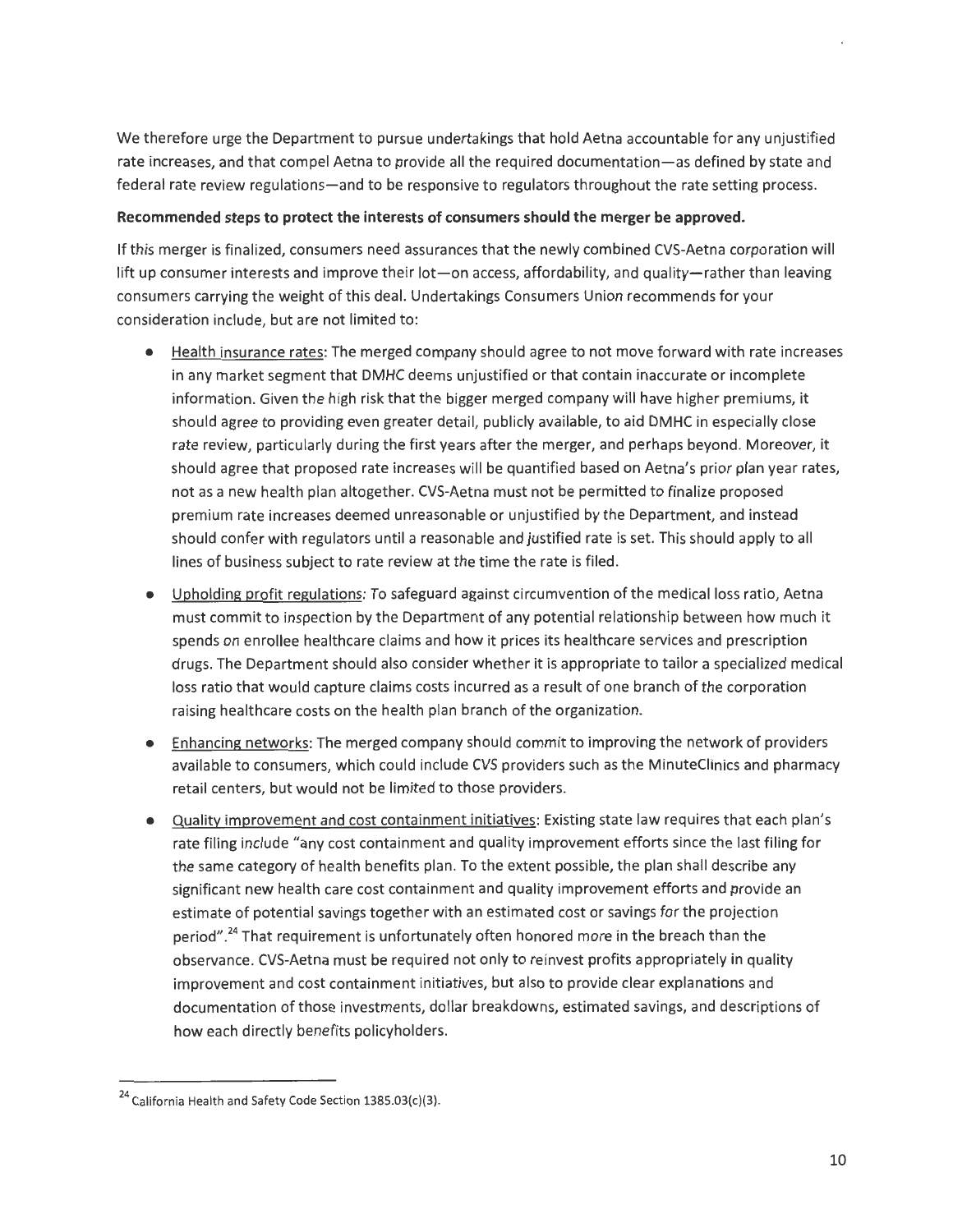- Improved quality and consumer satisfaction ratings: Achieving above-average quality ratings as measured by NCQA, Covered California, the Right Care Initiative, the Office of Patient Advocate Quality Report Card, and the Medi-Cal Managed Care Health Care Options Consumer Guide, by no later than the performance measurement period ending December 31, 2019, should be a required condition.
- Protecting consumer privacy: The merged company should commit to creating a corporate culture that values healthcare information privacy and keeps it top-of-mind, from major decisions down to selecting envelopes for mass mailings. Additionally, prior to merging, CVS and Aetna must design and legally bind themselves to undertake a healthcare data security plan that would, for example, require that the merged company store healthcare data separately from financial data, and not combine data from their retail data collection with data from their healthcare providers and health plan.
- Dedicated staffing for transition issues: Whether due to network shifts, information technology glitches or other operational issues, mergers inevitably have bumps in the road that will affect CVS-Aetna and the newly merged company's customers. Consumers Union recommends that DMHC require dedicated, increased staffing-in California and anywhere else trouble spots in the company may arise and need to be rectified-such as personnel to craft provider directories, provide customer service, and ensure that protected health information is continuously secured during the transition and thereafter.

#### **Conclusion**

Californians rely on their regulators to act in their best interest. After conducting a thorough investigation, the Department must take whatever enforcement action is warranted and available to the Department to ensure that consumers can benefit from a healthy dose of competition in the healthcare marketplace. If the merger is not blocked under the antitrust laws, we urge the Department to secure substantive undertakings with sufficient teeth to avert potential harms to competition and choice that could result. Genuine risks to competition cannot be contained with pledges of good behavior alone. Although we would be pleased to see the many promised benefits of this integration come to consumers, we are mindful that if they do not, and if this merger in fact erodes access to affordable high-quality care for Californians, that failure to hit the mark will be most keenly felt by consumers. To avoid such an outcome, we urge the Department to use its regulatory authority to positively reinforce, and enforce, any commitments that CVS-Aetna has made in the run-up to their proposed merger. Thank you again for the opportunity to submit in writing our analysis of the risks to consumers from this proposed merger.

Sincerely,

Dena B. mendelsohn

Dena B. Mendelsohn Senior Attorney Consumers Union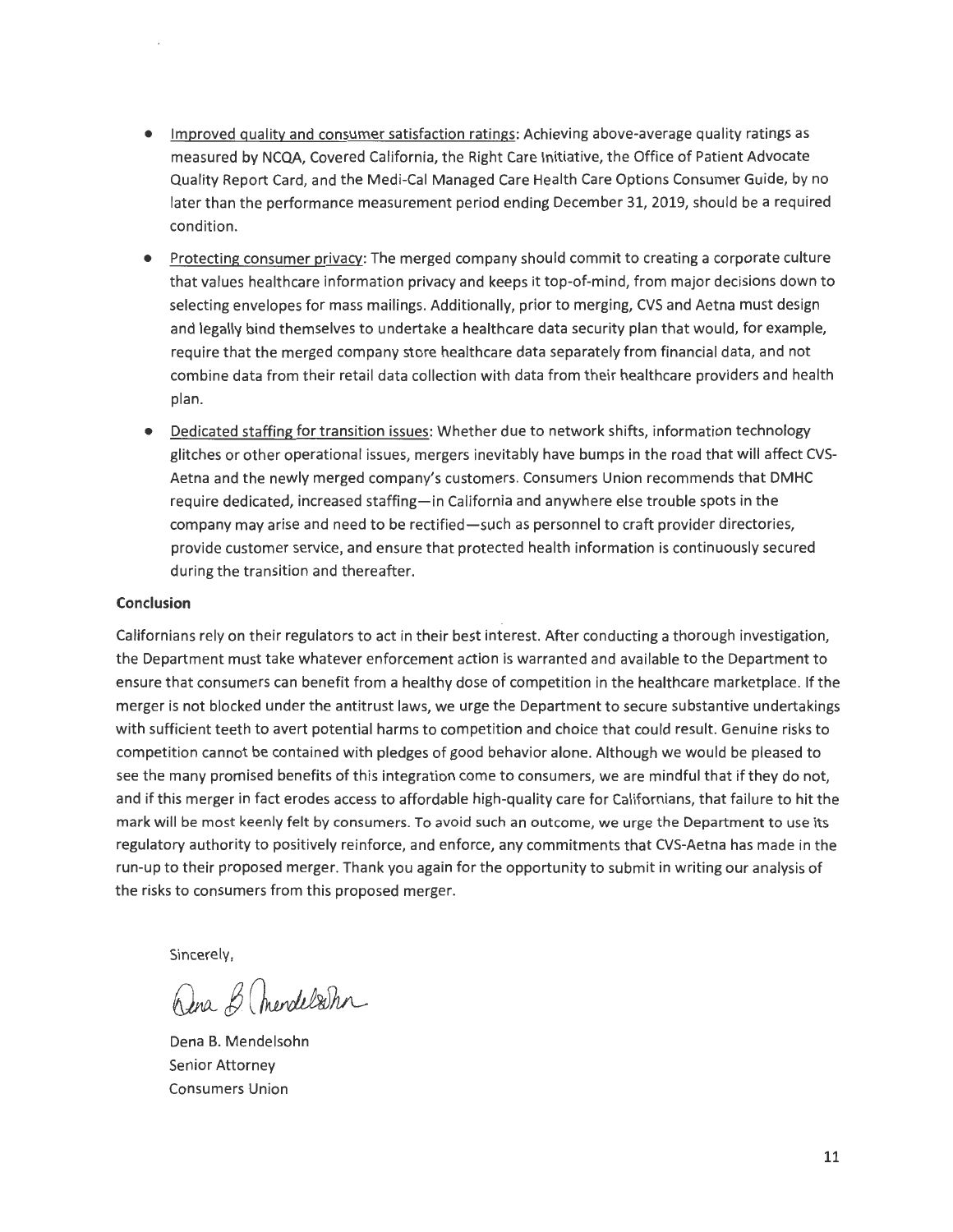

#### CONNECTICUT DEPT OF INSURANCE RE: CVS HEALTH/AETNA INC MERGER

TESTIMONY OF NATHAN TINKER, PhD CEO, CONNECTICUT PHARMACISTS ASSOCIATION

OCTOBER 4, 2018 HARTFORD CT

Good morning,

My name is Nathan Tinker and I am the CEO of the Connecticut Pharmacists Association. We represent nearly 1,000 pharmacists, pharmacy technicians, and pharmacy students across the state of Connecticut.

On behalf of the pharmacists we serve and their patients, **we strongly oppose the merger of CVS Health and Aetna.** 

I realize that this may not be a popular position to hold sitting here in Hartford, the headquarters of Aetna. However, as an organization, we feel strongly that we must look beyond merely the local economic benefits and understand the devastating impact that this merger may have on access to patient care nationwide.

In short, CPA is very concerned that increased vertical integration in the healthcare industry will contribute to higher costs, negatively impact patient choice, and drive independent pharmacies out of business.

#### **Provider Choice for Patients**

The proposed CVS Health/Aetna Inc. merger raises serious questions about its impact on provider choice for patients. Aetna is the third largest health insurer in the nation, with revenues of more than \$60 billion. And in the PBM arena, CVS Health is the second largest entity controlling more than 1/3 of the entire market and reporting 2018 first quarter revenues of \$32.2 billion. Bringing the insurance company and its pharmacy benefit manager together inhouse is tantamount to the "fox watching the henhouse" - there will be little incentive to control costs or to pass any perceived savings on to patients.

The potential for damage, both to patients and local pharmacies, is clear. CVS Health operates the largest pharmacy chain in the United States with approximately 9,700 retail locations and has significant share in many markets. In Connecticut, CVS Health alone operates some 176 retail stores - compared to just 151 independent community pharmacies statewide. Many of the CVS locations include CVS Minute Clinics, further consolidating key elements of the healthcare value chain under one roof.

See Addendum A for more information on the economic impact of independent pharmacies in Connecticut.

35 Cold Spring Road, Suite 121 • Rocky Hill, CT 06067 • Phone: 860-563-4619 • Fax: 860-257-8241 • members@ctphannacists.org • www.ctpharmacists.org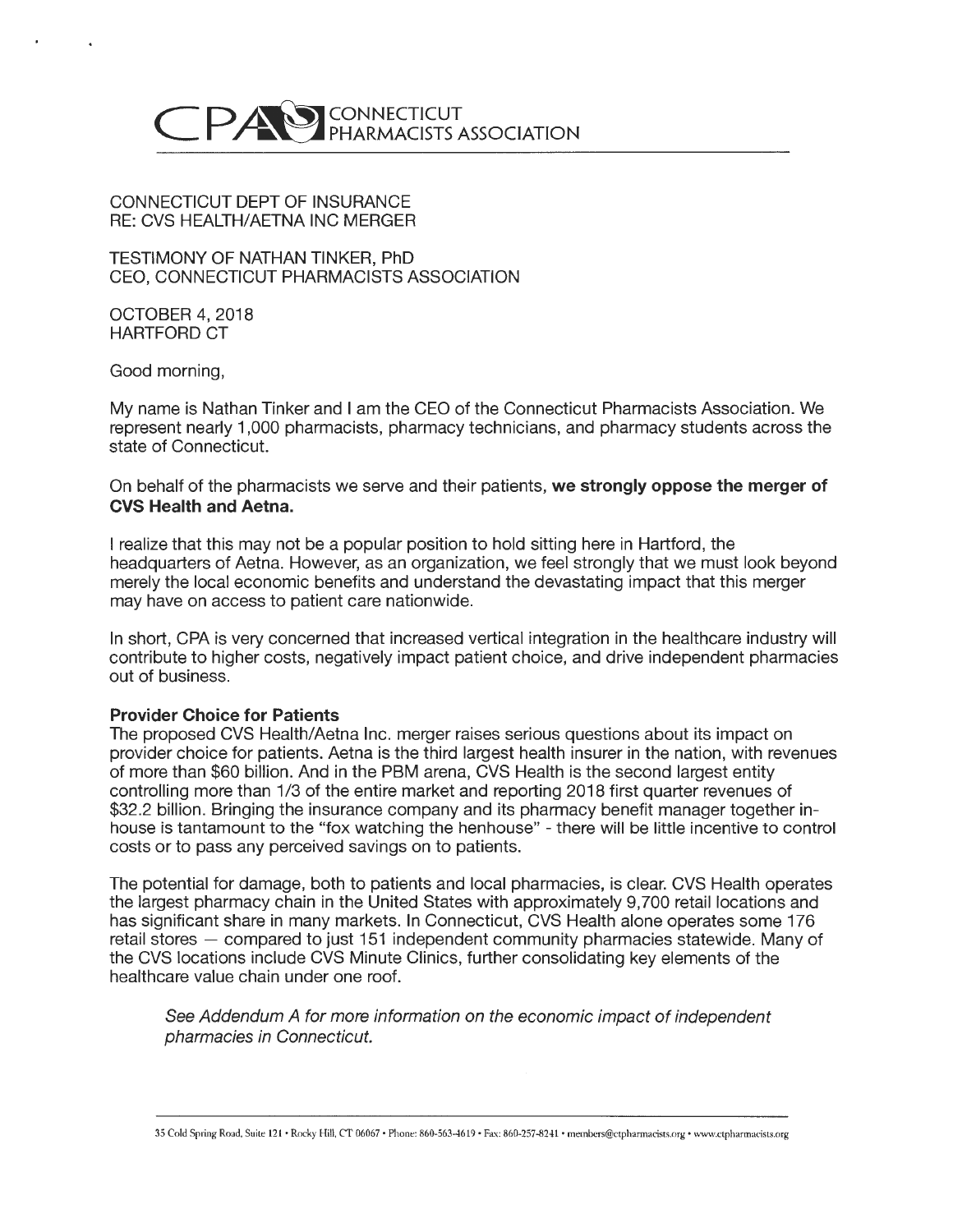

This impact may be felt especially hard here in Connecticut, where CVS/Caremark is currently the PBM for the state employee health program.

Currently, this significant market share allows CVS/Caremark (as well as the other largest PBMs) to exercise undue market leverage and generate outsized profits for themselves. Community pharmacies have very little negotiating power when contracting with PBMs like CVS/Caremark, and routinely must agree to take-it-or-leave-it contracts to be a part of the PBM's pharmacy network. In some cases, even if a pharmacy is willing to accept onerous contract terms, the PBM will exclude certain pharmacies from their networks altogether, limiting patient choice.

Indeed, Aetna has already engaged in problematic practices with respect to its pharmacy networks. CMS sanctioned the company in 2010 and again in 2015 for misleading seniors about which pharmacies were in-network.1

The upshot has been that patients across the US have received letters from CVS/Caremark indicating that a recently used pharmacy is no longer part of the network without identifying the name of the pharmacy. Many patients assume it is the pharmacy they use most frequently and make plans to use one of the pharmacies suggested in the letter. Pharmacists have been forced to scramble to determine if they have in fact been removed from the network, and then communicate to their patients that they have *not* been removed. But by the time this has been completed, the damage is done-a patient has moved to a new pharmacy when there was no need to do so.

The potential for abuse of the system, and therefore the potential of damage to patients and local pharmacies, is clear. Will the merged entity be able to use this dominant position to increase payments to CVS pharmacies? Conversely, will health plan competitors, in turn, exclude CVS pharmacies from their plans?

Based upon what we have seen in the pharmacy world, might Aetna adopt a plan design that points Aetna customers exclusively to CVS Minute Clinics (or raise costs to competitors who want access to the clinics for their beneficiaries)? Will those patients also be incentivized to use the CVS pharmacy where the Minute Clinic is located, leaving them with little choice in where they receive their healthcare and prescriptions?

The merger presages a dangerous slippery slope out of just the pharmacy sphere and into general medical practice. There are serious questions as to whether patients will continue to have access to their preferred pharmacies and other healthcare providers and whether quality and service will be hurt.

35 Cold Spring Road, Suite 121 · Rocky Hill, CT 06067 · Phone: 860-563-4619 · Fax: 860-257-8241 · members@ctpharmacists.org · www.ctpharmacists.org

<sup>&</sup>lt;sup>1</sup> Manos, Diana, Healthcare Finance, CMS issues sanctions against Aetna, Apr. 12, 2010, available at http://www.healthcarefinancenews.com/news/cms-issues-sanctions-againstaetna.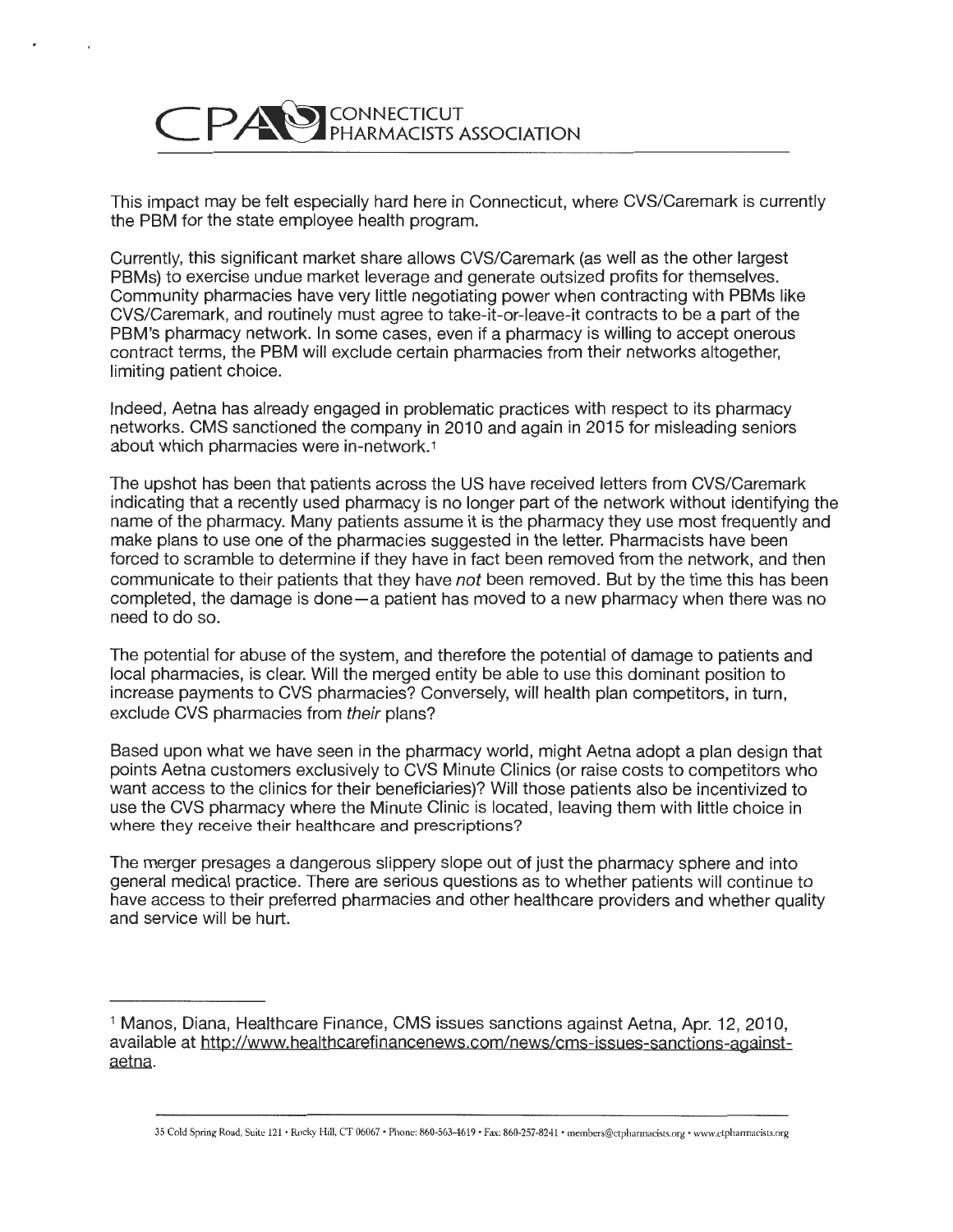

#### **Patients' Healthcare Costs**

The merging parties have stated that the proposed transaction will create efficiencies and save hundreds of millions of dollars for consumers. They have not, however, explained whether those purported savings will be passed on to consumers. The largest PBMs already claim their size enables them to achieve significant efficiencies and cost savings. As patients' out-ofpocket costs and premiums continue to rise, there is evidence to suggest that these savings are not, in fact, being passed on to consumers.

We already know that patients often cannot afford their medications, resulting in thousands of deaths each year, and a vertically-integrated, monolithic, centralized system is not the answer.

#### **Viability of Healthcare Providers**

CPA also has serious concerns that local and independent pharmacies will not be able to survive the integration of CVS and Aetna.

On October 26, 2017,2 pharmacists across the country noticed a sudden, drastic drop in reimbursement as they dispensed generic medications and submitted claims for Medicaid Managed Care patients in the seven health plans managed by CVS/Caremark. Many pharmacies saw reimbursements of 40% or more BELOW COST. Many could not replace inventory and predicted they would be forced to close their doors because CVS/Caremark controlled 70% to 80% of prescriptions dispensed at these pharmacies.

The drop in reimbursement brought many independent pharmacies to the breaking point. Unbelievably, on November 9, pharmacies in this weakened state received store purchase offers from CVS/Caremark.

When pharmacies are reimbursed 40% below wholesale cost, they cannot afford to maintain inventory and certain medications inevitably become unavailable. Patients such as those who have been stabilized on medications were at risk of losing access to necessary medications and at risk of needing treatment in emergency rooms or in hospitals. Just as suddenly, hospitals were at risk of losing thousands of dollars in incentive payments they would otherwise earn under the Medicaid Redesign initiative.

What happened during these few weeks demonstrates the wide-ranging impact one PBM can have over pharmacies and healthcare as a whole. In our view, the experience makes a convincing case for federal and state regulation of pharmacy benefit managers and serious concerns with vertical integration within the system. NO state or federal law is currently in place to protect consumers, pharmacies or entire health delivery systems from the destabilizing actions of one, two or all three of the large pharmacy benefit managers.

#### **Conclusion**

**CPA recommends that the proposed merger between CVS Health and Aetna Inc. be closely examined to ensure a decision is made that puts the patient's healthcare access** 

<sup>&</sup>lt;sup>2</sup> See also Wall Street Journal, Editorial, "Why CVS Loves Obamacare," https://www.wsj.com/ articles/why-cvs-loves-obamacare-1527633490

<sup>35</sup> Cold Spring Road, Suite 121 • Rocky Hill, CT 06067 • Phone: 860-563-4619 • Fax: 860-257-8241 • members@ctphannacists.org • www.ctphannacists.org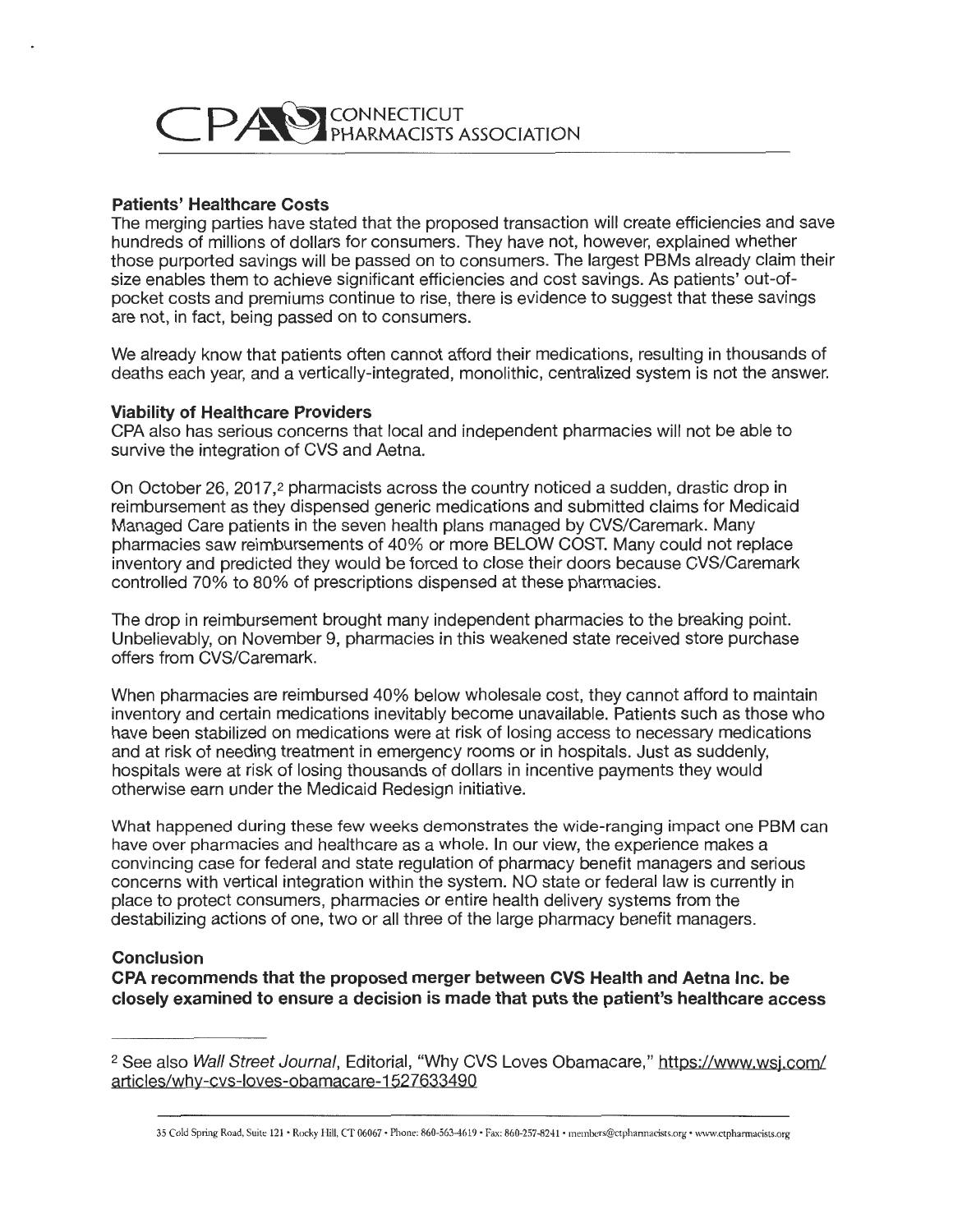

**and choice first and foremost.** ALL patients have the right to local, personal relationships with healthcare providers. If this integration moves forward, local pharmacies will no longer be able to compete with these large, integrated PBM/insurer systems that will dominate the market.

**We recommend that strong STATE legislation be enacted that requires pricing and practice transparency, and that allows the Department to regularly and aggressively audit the system.** It should be stipulated that savings engendered by negotiated drug prices should be directly passed on to consumers.

Last year, Connecticut passed legislation requiring PBMs to report rebates to the Department of Insurance. However, the legislation did not include the ability to audit, and we are left simply to trust that such rebate reports are appropriate and accurate. **Strong oversight by regulators is not only warranted but vital to ensure that financial efficiencies promised by CVS and Aetna will indeed trickle down to patients.** 

As the healthcare system continues to consolidate, healthcare costs continue to increase, and patients have fewer choices. The Department should be concerned with this trend.

**We encourage the Department to work closely with the Office of the Healthcare Advocate and the Governor's Healthcare Cabinet to protect consumers from the consequences, both intended and unintended, of this mega-merger.** 

Thank you for the opportunity to provide testimony today.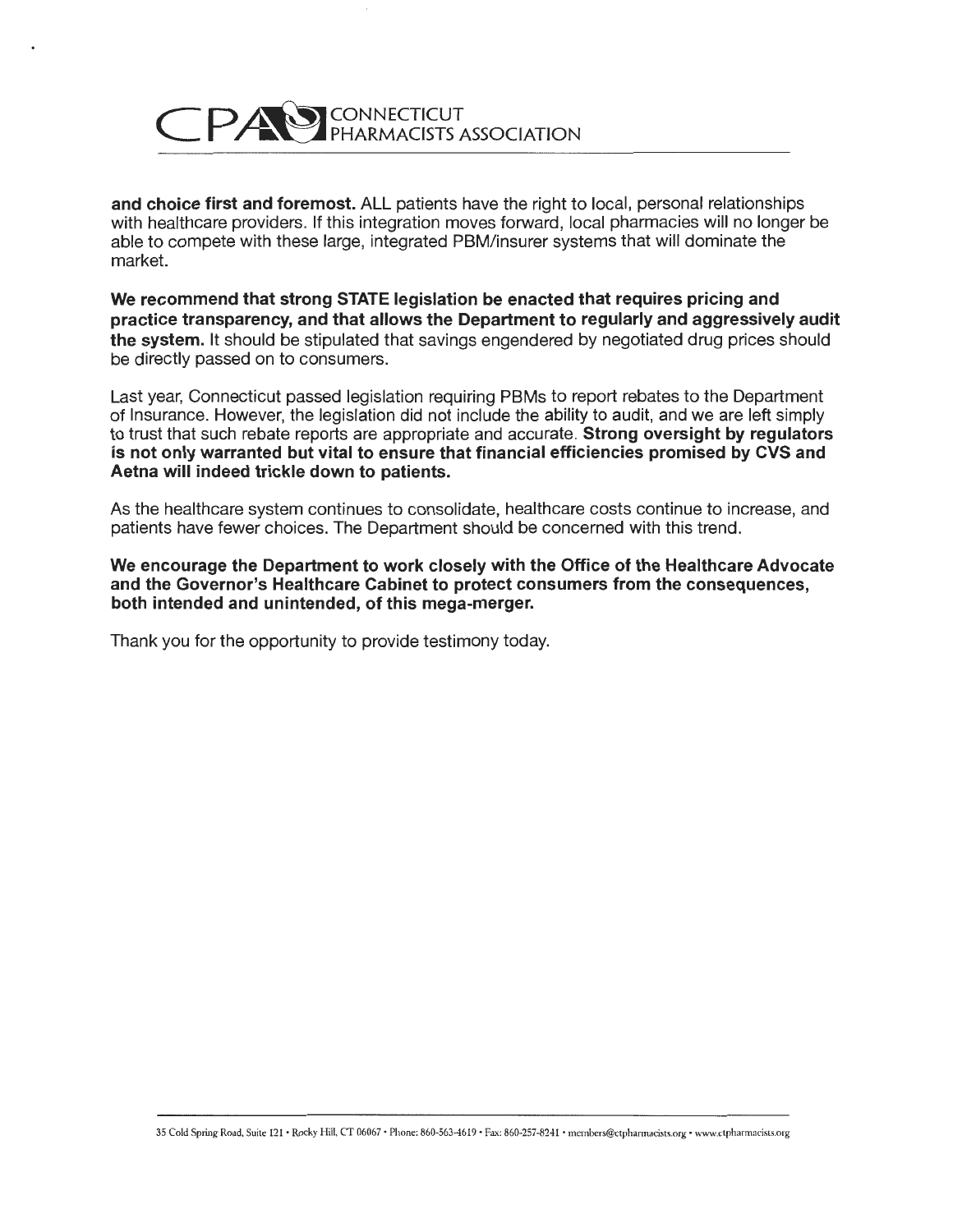

Nationwide, independent community pharmacy represents an \$80 billion health care marketplace and employs more than 250,000 people. More than 80 percent of independent pharmacies are located in communities of 50,000 population or less, providing essential health care services in underserved areas.

| <b>Connecticut</b>                          |               |
|---------------------------------------------|---------------|
| Number of independent community pharmacies: | 151           |
| Total sales:                                | \$546,463,564 |
| Pharmacy sales:                             | \$504,932,333 |
| Front-end sales:                            | \$41,531,231  |
| Number of full-time employees:              | 1,419         |
| Total prescriptions filled:                 | 9,021,646     |
| Part D prescriptions fillied:               | 3,247,793     |
| Medicaid prescriptions filled:              | 1,443,463     |
| Additional economic activity* generated by  |               |
| independent community pharmacy in state of  |               |
| Connecticut:                                |               |
| Sales:                                      | \$491,817,208 |
| Employment:                                 | 568           |

#### **Financial data represented here is for the 2016 tax year. For more information, please contact the NCPA Advocacy Center at karry.laviolette@ncpanet.org.**

\**Additional economic activity refers to the increase in economic activity* - *usually ot the local level* - *that results as pharmacy employees spend and invest their earnings. The effect of that spending is compounded os workers spend their money ot loco/ businesses. Those businesses in tum have additional income to invest locally. As each round ofspending weaves through the economy, community pharmacy's impact is multiplied.* 

THE VOICE OF THE COMMUNITY PHARMACIST<sup>®</sup> (703) 683-8200 PHONE

100 Daingerfield Road Alexandria, VA 22314-2888 (703) 683-3619 **FAX**